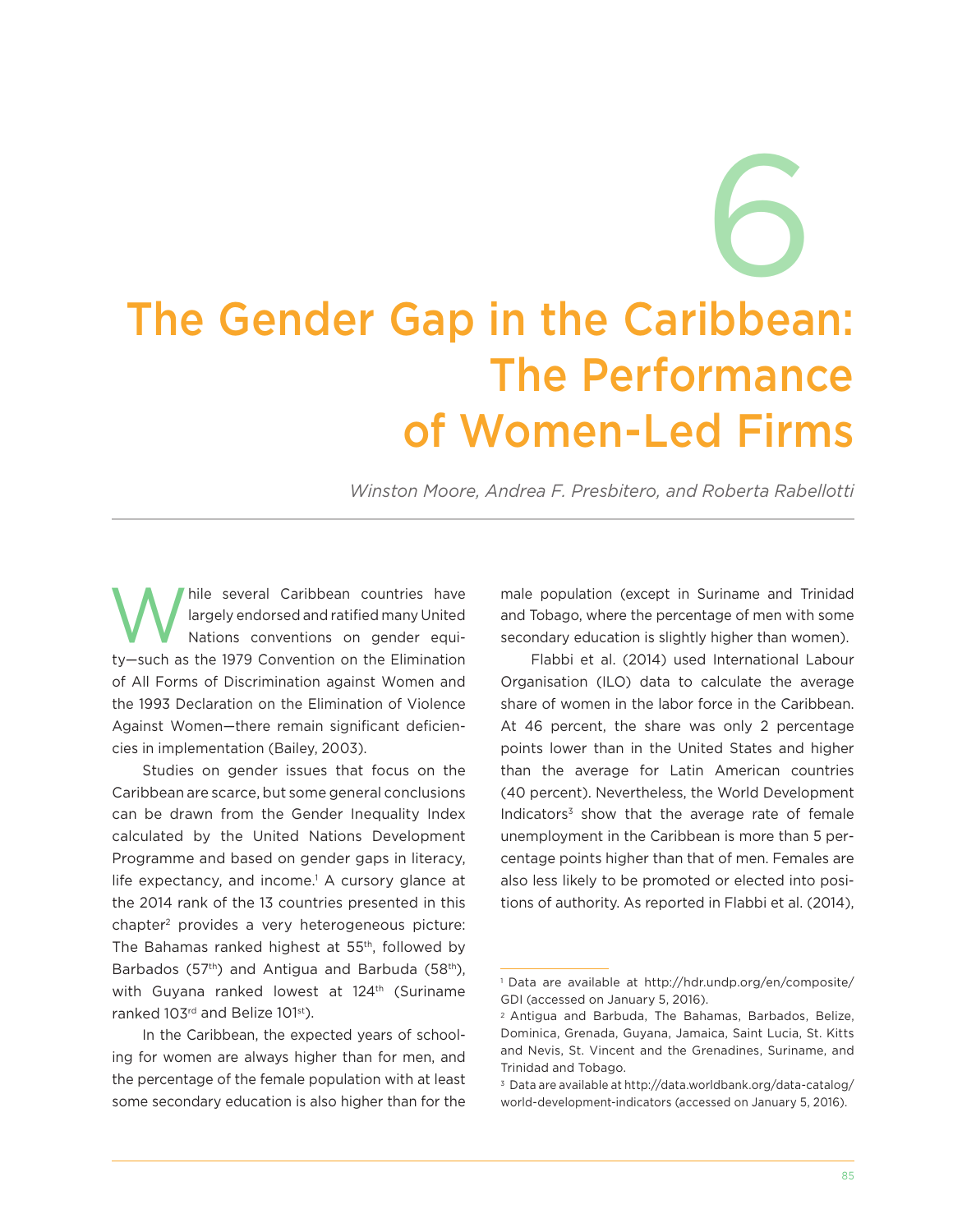in 2012, 433 of the top 500 Latin American companies had no women senior executives and only nine had a woman CEO. This was confirmed in a report by ILO (2015) stating that in Jamaica and Saint Lucia the share of women-managers in businesses was higher than men but that women were mainly concentrated in middle management positions and under-represented in the most senior positions.

The statistics presented above suggest that, while women are well represented in the workforce, in the Caribbean there are still important disparities in top management. This chapter aims to investigate whether this under-representation is justified by poorer productivity in firms managed or owned by women. Thanks to the wealth of information available in the Productivity, Technology, and Innovation (PROTEqIN) database and following some recent evidence that showed that definitions matter when estimating the gender gap (Presbitero, Rabellotti, and Piras, 2014), this study adopted a set of more precise measures of female ownership and management of a firm than those traditionally used in crosscountry investigations. Accordingly, we expected the results to differ depending on alternative (more or less restrictive) measures of gender composition in a firm's management and ownership.

The empirical analysis pooled all available countries to estimate a single model for identifying a common pattern in the Caribbean. Moreover, it investigated possible differences across countries and industries. The results showed no gender gap in performance considering the gender composition of firm ownership; however, women-managed firms were less productive than similar firms. While most of the gender gap was not explained by differences in observable characteristics, the results suggest that some firm characteristics for which there was evidence of a significant gender gap—such as size and access to financing—mattered for productivity.

## The Literature on Gender Gap and Firm **Productivity**

There has been considerable research investigating gender differences in firm performance, using a variety of indicators, mainly focused on advanced economies (Wolfers, 2006; Smith, Smith, and Verner, 2006; Gagliarducci and Paserman, 2015; Flabbi et al., 2014). Klapper and Parker (2011) reviewed the related empirical literature and concluded that the underperformance of women-led businesses is usually explained by the lack of controls for the size or scale of the firm's operations. Of note, companies led by women are usually younger, less productive, less innovative, and operate on a smaller scale as well as in less capital-intensive and less efficient industries compared to male-led firms (Aterido, Beck, and Iacovone, 2013; Bruhn, 2009; Sabarwal and Terrell, 2008).

With a focus on Latin America and the Caribbean, Flabbi et al. (2014) analyzed a large dataset of publicly traded companies and found that companies with more female members on the board were significantly more likely to have one female among the firm's executives and that, when women were at least 30 percent of the executives, there was a positive association with firm performance, therefore confirming the existence of a "critical mass" effect (Kanter, 1977).

Ferdinand (2001) examined the factors affecting female entrepreneurship in small and cottage industries in three Caribbean countries (Barbados, Suriname, and Trinidad and Tobago). The study found that female-owned businesses dominated the microenterprise segments of retail and distribution, agriculture, and light manufacturing (e.g., textiles and garments)—activities with reduced potential for growth and profit.

Some studies (e.g., Aterido et al., 2013; Presbitero et al., 2014) have suggested that access to financing is a possible cause of the productivity gap between women- and men-led businesses. Other studies (e.g., Orser et al., 2010; Marques, 2015) have suggested that different export propensity between firms led by women and men may be a reason for the gender gap. Chen, Leung, and Evans (2015), among others, indicated that the innovative potential of a firm and the propensity to invest in research and development and introduce innovation may be affected by the gender composition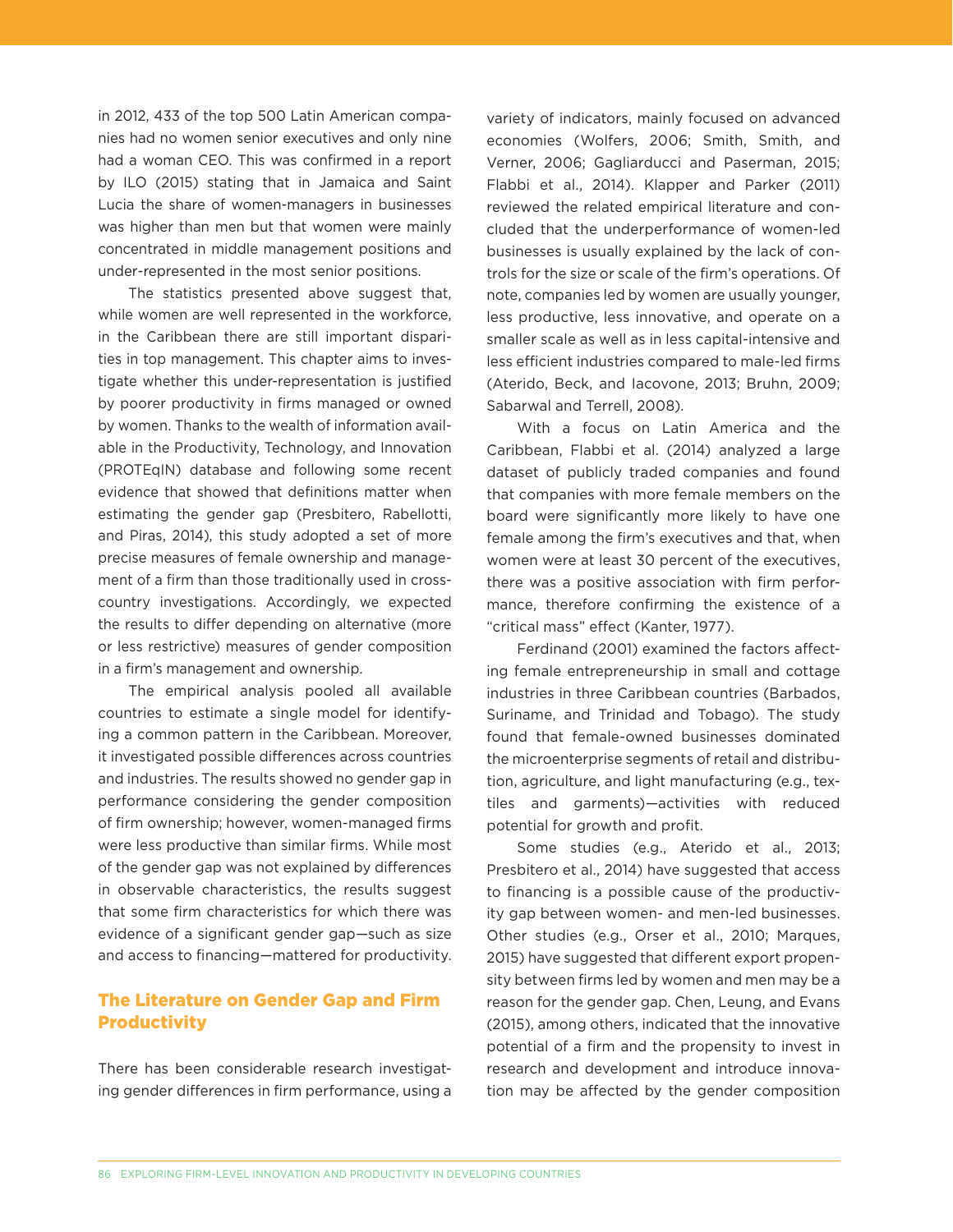of ownership and management. Finally, women-led businesses could be at a disadvantage compared to similar men-led firms when it comes to access to government-sponsored support programs that can foster firm productivity. All of these determinants are investigated in the empirical analysis that follows to see whether women-led businesses were particularly exposed to such constraints.

## Gender Gap in the Caribbean

For a broad general picture of the gender composition of ownership and management within firms, the following analysis was based on the World Bank Enterprise Survey (WBES),<sup>4</sup> which included 130,000 private firms in 135 countries. The survey provided two indicators:

- 1. The presence of at least one woman among the owners (female owner).
- 2. Firms where the top manager is a woman (female top manager).

While certainly informative, these two measures had some limitations. With regard to ownership, they did not make it possible to disentangle different levels of female ownership involvement. In particular, it was not possible to single out those firms in which women-owned the majority of the firm. Moreover, in determining the gender of management, the WBES only took into consideration those firms with a female top manager, therefore discounting the different levels of female involvement in managerial responsibilities (Presbitero et al., 2014). Nevertheless, the advantage of these indicators was that they provided empirical evidence about the role of women within the firms in a large sample of countries, therefore making it possible to benchmark the Caribbean countries.

Considering the proportion of firms with female participation in ownership, the Caribbean countries had relatively high ratios (above 40 percent) relative to the average for all countries in the survey (35.3 percent). Nonetheless, it is important to note the wide heterogeneity in the region, with countries like Suriname, Antigua and Barbuda, and Saint Lucia well below the regional average.

Taking into account the proportion of firms with a woman as the top manager, a female led more than 30 percent of firms in Belize, Guyana, and St. Vincent and the Grenadines, slightly over the WBES average (29 percent). But again there was a wide heterogeneity within the region, with Antigua and Barbuda, Barbados, Trinidad and Tobago, and Suriname, having less than 20 percent of firms with top female managers.

To benchmark female participation in ownership and top management in the Caribbean based on the large sample of countries included in the WBES, we estimated a gender frontier. The basic model presupposed that countries that had made the most progress in gender issues thanks to some structural characteristics would be on the gender frontier. In contrast, when a country having a similar level of structural endowments is less advanced in gender issues, it would lie below the gender frontier.

Using a tool similar to that outlined by Hussainy et al. (2011) in relation to financial development, we estimated the following regression equation:

$$
GD_i = \beta X_i + \varepsilon_i \tag{1}
$$

where *GD<sub>i</sub>* is the measure of gender outcomes (ownership and top manager)<sup>5</sup> for country  $i$ ,  $X_i$  is a matrix of structural conditions in the country, and is an error term that is assumed to have normal properties.

The structural factors included in the model specification were real gross domestic product (GDP) per capita, age dependency, educational attainment, health, and survival. Real GDP per capita was included to capture the potential benefits that economic prosperity might bring to women. The

<sup>4</sup> More information about the WBES is available at [http://](http://www.enterprisesurveys.org) [www.enterprisesurveys.org](http://www.enterprisesurveys.org) (accessed January 11, 2016).

<sup>5</sup> The two outcomes are calculated as indicated above and are the average values over 2002 and 2015 or for the period available for the different countries included in the WBES.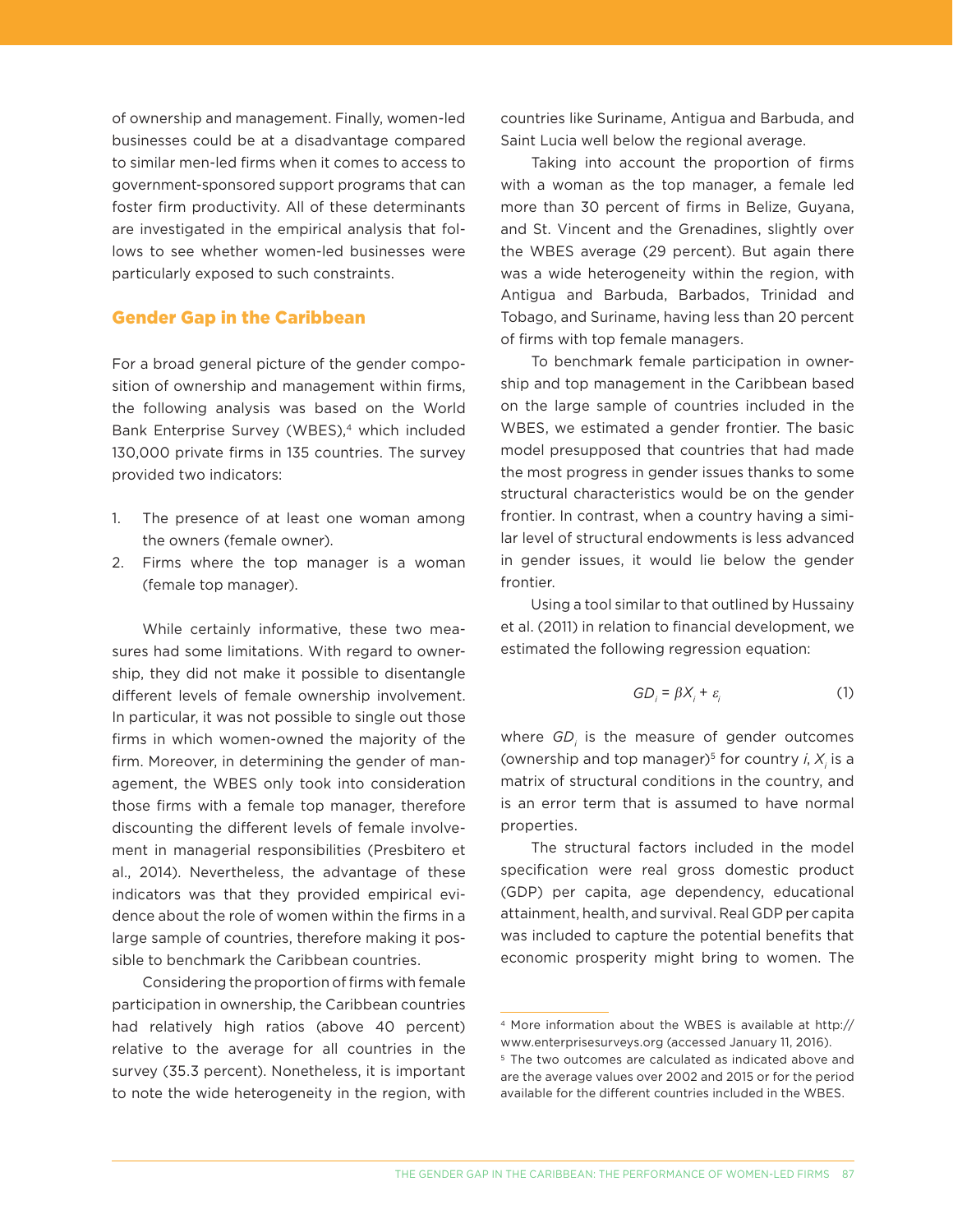age dependency ratio captured the social pressures for women to stay at home to take care of children and older members of the family, as well as the pressure to enter the labor force. Improved health (i.e., life expectancy) and educational outcomes (i.e., enrollment ratios) should result in greater female participation in business.6

Equation 1 was used to predict the benchmark level of gender outcomes for each country in the WBES. Then, the gender gap was defined as the difference between the benchmark and the actual level. A positive (negative) gap value would therefore indicate that the country was under (over) performing relative to the rest of the countries in the survey.

The results from estimating Equation 1 are presented in Table 6.1, which provides the results for both gender indicators: (1) percent of firms with female participation in ownership; (2) percent of firms with a female top manager. In both cases, the model explains almost 10 percent of the variation in the two gender variables examined. The coefficient

#### **TABLE 6.1. The Gender Frontier**

|                                                 | <b>Percent of firms</b><br>with female<br>participation in<br>ownership | <b>Percent of firms</b><br>with a female<br>top manager |
|-------------------------------------------------|-------------------------------------------------------------------------|---------------------------------------------------------|
| Ln (GDP per capita)                             | $-0.146$<br>$(0.086)^*$                                                 | $-0.174$<br>(0.112)                                     |
| Ln (dependency ratio)                           | $-0.074$<br>(0.331)                                                     | $-0.817$<br>$(0.441)^*$                                 |
| Ln (enrollment ratio in<br>secondary education) | 0.416<br>$(0.187)$ **                                                   | 0.384<br>(0.252)                                        |
| Ln (life expectancy at birth)                   | 0.120<br>(0.538)                                                        | $-0.730$<br>(0.733)                                     |
| Constant                                        | 2.751<br>(2.950)                                                        | 9.046<br>$(4.022)$ <sup>**</sup>                        |
| R-squared                                       | 0.071                                                                   | 0.113                                                   |
| Root MSE                                        | 0.535                                                                   | 0.639                                                   |
| F-statistic                                     | 2.330<br>[0.059]                                                        | 3.230<br>[0.015]                                        |
| <b>Observations</b>                             | 127                                                                     | 107                                                     |

*Source:* WBES.

*Notes:* \*Coefficient is statistically significant at the 10 percent level; \*\* at the 5 percent level; \*\*\* at the 1 percent level. Standard errors are reported in parentheses.

estimates were broadly in line with a priori expectations, with a higher enrollment ratio in secondary school being positively associated with both higher female ownership and participation in top management. Surprisingly, however, the coefficient on the GDP per capita suggested that wealthier countries had comparatively lower ratios of female ownership in business and female participation in management. This result does not mean that the absolute values of the ratios in these relatively more developed countries were lower, but it suggests that, relative to less developed counterparts, a higher rate of participation of females in business ownership and top management would be expected. In the regression on firms with a female top manager, the most important explanatory factor was the age dependency ratio.

Based on the regression results presented in Table 6.1, the predicted and actual values were used to estimate the gender gap in each country included in the database. The results (Table 6.2) suggest that the Caribbean was overperforming relative to other countries included in the survey, as the gender gap was negative for most Caribbean countries for which data were available. The gender gap indicator, which was derived from the share of firms with a female top manager, showed that nine out of the 10 countries considered presented a negative value. The measure of over- or underperformance was also similar considering the share of firms with female participation in ownership: six of the 10 countries had a negative value for the gender gap indicator.

The results presented above suggest that, based on their fundamental economic and social characteristics, Caribbean businesses are likely to have a relatively higher ratio of female participation in management and in ownership. In the following sections, we investigate the potential impact of female participation on firm productivity using data from the PROTEqIN database, which making it possible to more precisely measure the presence of women in firms.

<sup>6</sup> Data are from the World Development Indicators Database (see Footnote. 3). For each country, we considered the average values for 2002 and 2015.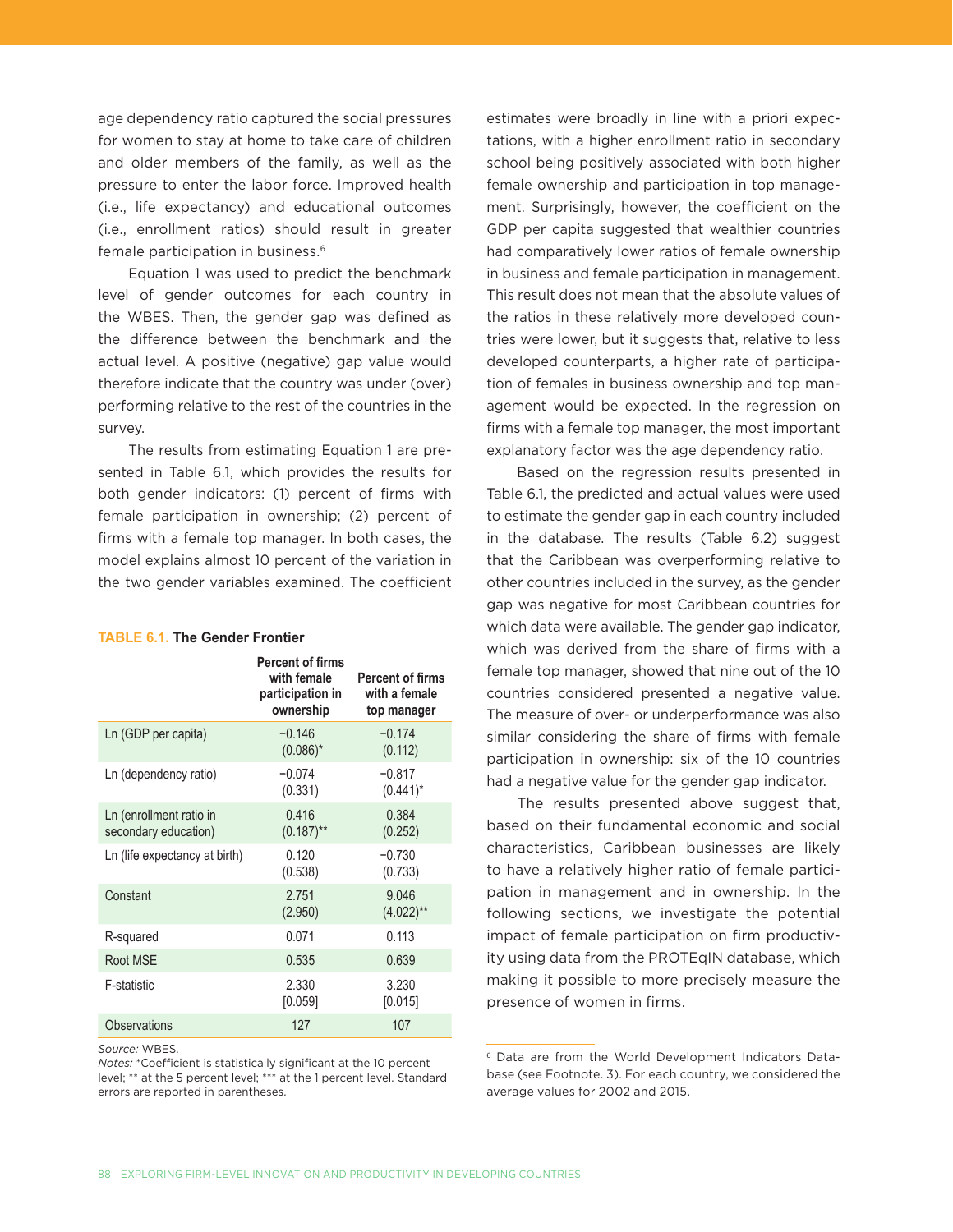|                                   | Female<br>participation in<br>ownership | <b>Firms with female</b><br>top manager |
|-----------------------------------|-----------------------------------------|-----------------------------------------|
| Antigua and Barbuda               | 0.398                                   | $-0.134$                                |
| The Bahamas                       | $-0.677$                                | $-0.712$                                |
| <b>Barbados</b>                   | $-0.269$                                | $-0.389$                                |
| <b>Belize</b>                     | 0.050                                   | 0.644                                   |
| Grenada                           | $-0.511$                                | $-0.387$                                |
| Jamaica                           | $-0.134$                                | $-0.423$                                |
| Saint Lucia                       | 0.001                                   | $-0.401$                                |
| St. Vincent and the<br>Grenadines | $-0.792$                                | $-0.790$                                |
| Suriname                          | 0.464                                   | $-0.021$                                |
| Trinidad and Tobago               | $-0.471$                                | $-0.194$                                |
|                                   |                                         |                                         |

#### **TABLE 6.2. Estimated Gender Gap for Select Caribbean Countries**

*Source*: Authors' calculations on WBES.

# A Focus on the Gender Composition of Caribbean Firms

The following analysis was based on the micro data from the PROTEqIN survey completed in 13 Caribbean countries: Antigua and Barbuda, The Bahamas, Barbados, Belize, Dominica, Grenada, Guyana, Jamaica, Saint Lucia, St. Kitts and Nevis, St. Vincent and the Grenadines, Suriname, and Trinidad and Tobago. The survey was a follow-up to the Latin American and Caribbean Enterprise Survey (LACES) implemented jointly by the Inter-American Development Bank, Compete Caribbean, and The World Bank. The PROTEqIN survey added new sections to WBES covering issues such as innovation and public program support. It targeted 1,680 respondents drawn from LACES.

PROTEqIN provides a wealth of information to precisely measure the presence of women in ownership and management of Caribbean firms and to assess their role in a firm's strategic decisions. The gender composition of a firm's management and ownership is classified in five categories: all men, predominantly men, equally men and women, predominantly women, and all women. Based on this information, it is possible to look at the relative incidence of women in ownership and management across countries and industries (Figures 6.1 and 6.2).

In several countries (Antigua and Barbuda, The Bahamas, Dominica, Saint Lucia, St. Kitts and Nevis, Suriname, and Trinidad and Tobago) more than 50 percent of the firms included in the survey were exclusively owned by men. Only three countries (Grenada, Jamaica, and St. Vincent and the Grenadines) had at least 20 percent of



**FIGURE 6.1. Gender Composition of Firm Ownership in the Caribbean, by Country**

*Source*: PROTEqIN.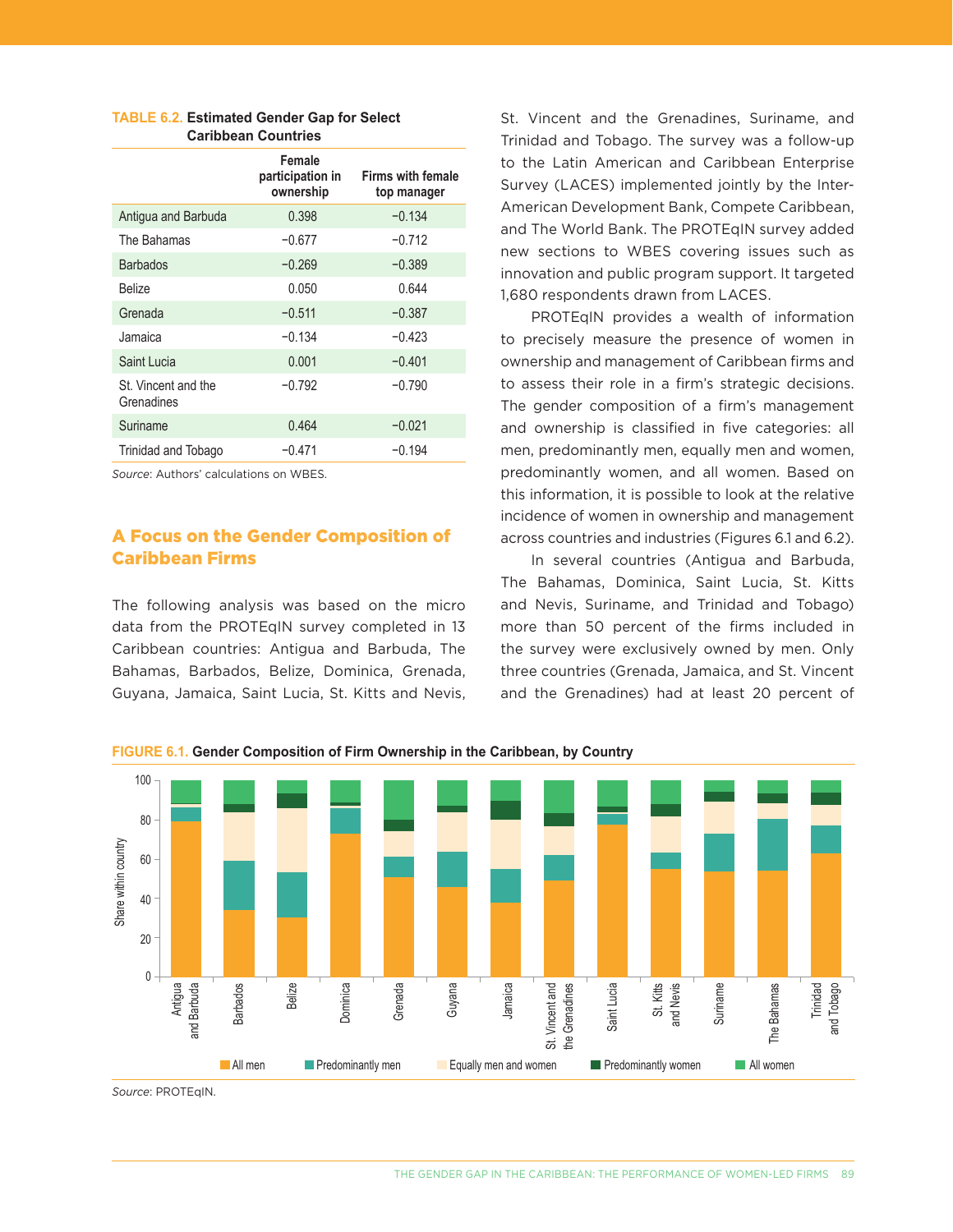



*Source*: PROTEqIN.

firms with female predominance among owners. Regarding sector specialization, as expected, the textile industry had the highest presence of female owners. The food, retail, restaurant, and transport industries also showed a relatively high share of firms owned by or predominantly by women.

Looking at women in management, the data showed a lower share of firms managed only by men, but in Antigua and Barbuda, Barbados, Dominica, Grenada, Jamaica, Saint Lucia, St. Kitts and Nevis, Suriname, and Trinidad and Tobago the share of firms predominantly managed by men was over 60 percent. The countries with at least 20 percent of companies predominantly managed by women were The Bahamas, Barbados, Belize, Grenada, Guyana, and St. Vincent and the Grenadines. In terms of sector specialization, again the textile, food, retail, and restaurant industries had predominantly female managers.

Table 6.3 confirms the limited overlap between the two categories: ownership and management.

|            |                          |         |                      |                                 | Ownership              |              |              |            |
|------------|--------------------------|---------|----------------------|---------------------------------|------------------------|--------------|--------------|------------|
|            |                          | All men | Predominantly<br>men | <b>Equally men</b><br>and women | Predominantly<br>women | All<br>women | <b>Total</b> | % of total |
|            | All men                  | 297     | 41                   | 46                              | 22                     | 37           | 443          | 22.7       |
|            | Predominantly men        | 411     | 153                  | 111                             | 46                     | 81           | 802          | 41.2       |
|            | Equally men and<br>women | 170     | 52                   | 75                              | 20                     | 27           | 344          | 17.7       |
| Management | Predominantly<br>women   | 109     | 47                   | 37                              | 15                     | 22           | 230          | 11.8       |
|            | All women                | 73      | $\overline{2}$       | 12                              | $\overline{2}$         | 40           | 129          | 6.6        |
|            | Total                    | 1,060   | 295                  | 281                             | 105                    | 207          | 1,948        | 100.0      |
|            | % of total               | 54.4    | 15.1                 | 14.4                            | 5.4                    | 10.6         | 100.0        |            |

#### **TABLE 6.3. Gender Composition within Firm Ownership and Management (by number of firms)**

*Source*: Authors based on PROTEqIN data.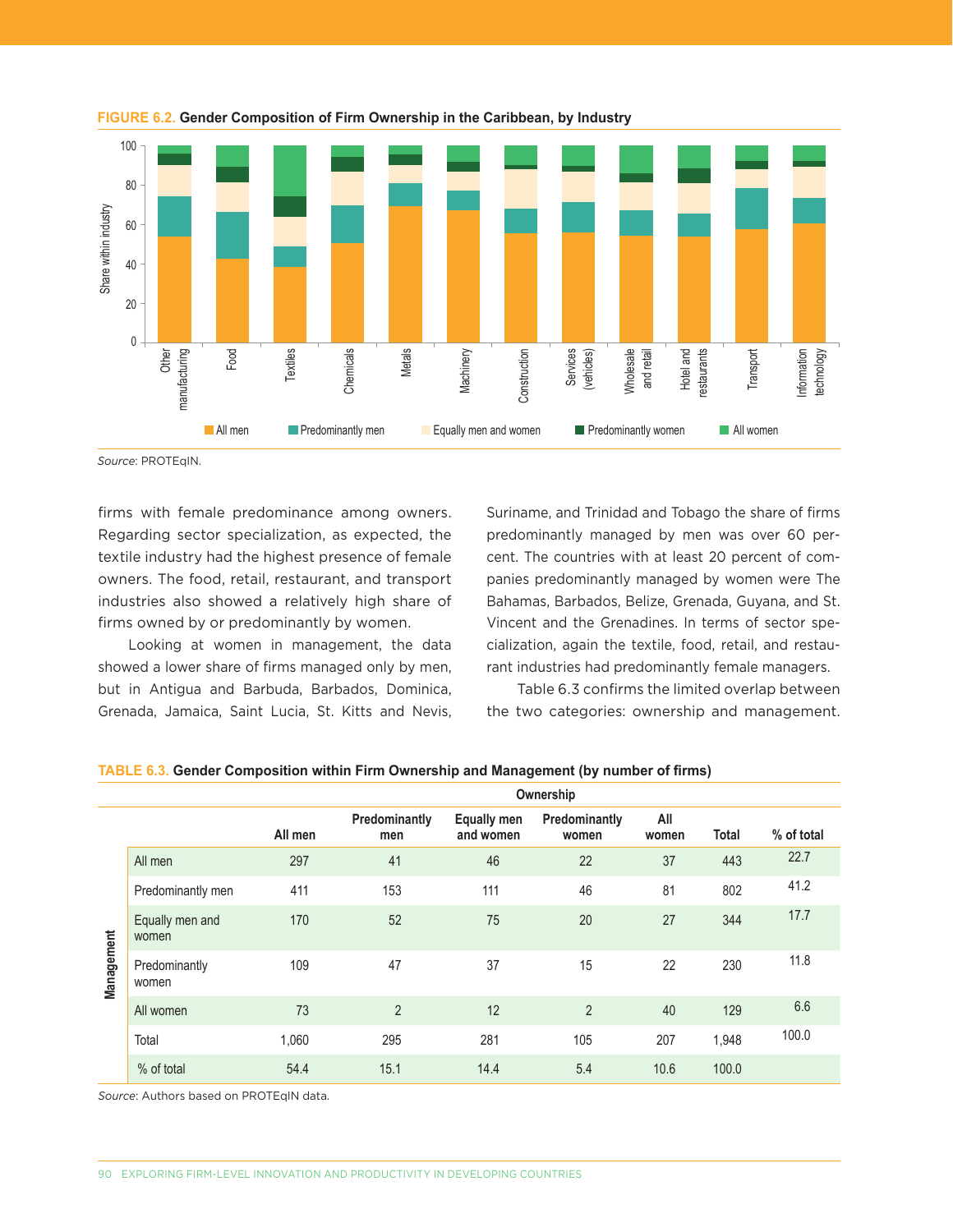|                    |       | Sole proprietorship |                 | <b>Markets</b><br>Ownership |       |                 |       | <b>Sector</b>               |                 |
|--------------------|-------|---------------------|-----------------|-----------------------------|-------|-----------------|-------|-----------------------------|-----------------|
|                    | No    | Yes                 | <b>Domestic</b> | Foreign                     | Local | <b>National</b> |       | International Manufacturing | <b>Services</b> |
| Women-led          | 0.064 | 0.158               | 0.105           | 0.068                       | 0.099 | 0.098           | 0.103 | 0.093                       | 0.102           |
| Dominant owner     | 0.120 | 0.228               | 0.169           | 0.110                       | 0.166 | 0.147           | 0.194 | 0.150                       | 0.165           |
| Dominant manager   | 0.161 | 0.225               | 0.192           | 0.148                       | 0.193 | 0.166           | 0.239 | 0.152                       | 0.201           |
| Female owner       | 0.589 | 0.239               | 0.449           | 0.524                       | 0.490 | 0.431           | 0.445 | 0.474                       | 0.454           |
| Female top manager | 0.191 | 0.268               | 0.228           | 0.177                       | 0.233 | 0.201           | 0.239 | 0.178                       | 0.241           |
| Observations       | 1.246 | 720                 | 1.655           | 311                         | 953   | 858             | 155   | 660                         | .306            |

| TABLE 6.4. Gender Composition in Ownership and Management across Firm Characteristics |
|---------------------------------------------------------------------------------------|
| (by percent of firms)                                                                 |

*Source*: Authors based on PROTEqIN data.

In particular, women were more likely to be part of the management structure, rather than being one of the owners. Ownership was fully in the hands of men in 54.4 percent of firms, while only 22.7 percent of firms were fully managed by men.

Table 6.4 presents five different indicators of gender composition in management and ownership of firms based on the PROTEqIN survey.

*Women-led* refers to firms with a woman as the major owner or shareholder and, among these firms, selects those in which the owner is in charge of major strategic and financial decisions (Presbitero et al., 2014). This dummy variable had restrictive conditions regarding the female presence in ownership and management so that we could be reasonably sure that the firm was actually led by a woman. By contrast, the standard variables used in the WBES did not identify firms with a woman as the main owner and decision maker unless the analysis was limited to sole proprietorships, where ownership and management responsibilities coincide. In other firms, this is not necessarily the case. In the sample, 54 percent of women who were top managers worked in firms where either all owners or the majority of owners were men. *Dominant owner* and *dominant manager* are dummy variables to identify firms with predominantly female ownership or management. *Female owner* and *female top manager* are dummy variables to distinguish firms with at least one woman among the owners or managers. These five gender variables measure different aspects (and intensity) of the gender composition of firms.

When looking at the structural features—sole proprietorship; domestic or foreign owned; local, national, or international market; and sector specialization (see Table 6.4)—along with the gender composition of firms, some key facts emerged and held across all indicators. First, women were more likely to play a greater role in management and ownership in sole proprietorships, which is consistent with the common finding that women-led businesses are smaller than men-led ones. Second, women tended to operate more domestic firms rather than foreignowned ones. Third, there were no striking differences in export orientation or in specialization in the manufacturing or service sectors, even though there was a higher presence of women in managerial positions in services rather than in manufacturing.

Finally, the richness of the questionnaire made it possible to observe that women-led businesses perceived some barriers—access to financing (but not cost), crime, corruption, and the political environment—as more severe obstacles to their business activities than men-led firms (Figure 6.3).7

# **Gender Composition and Firm Characteristics**

The component of women in ownership and management is likely to differ along different firm

<sup>7</sup> Similar findings held, with some minor differences, across the other four gender indicators. For brevity, results are not shown, but they are available on request from the authors.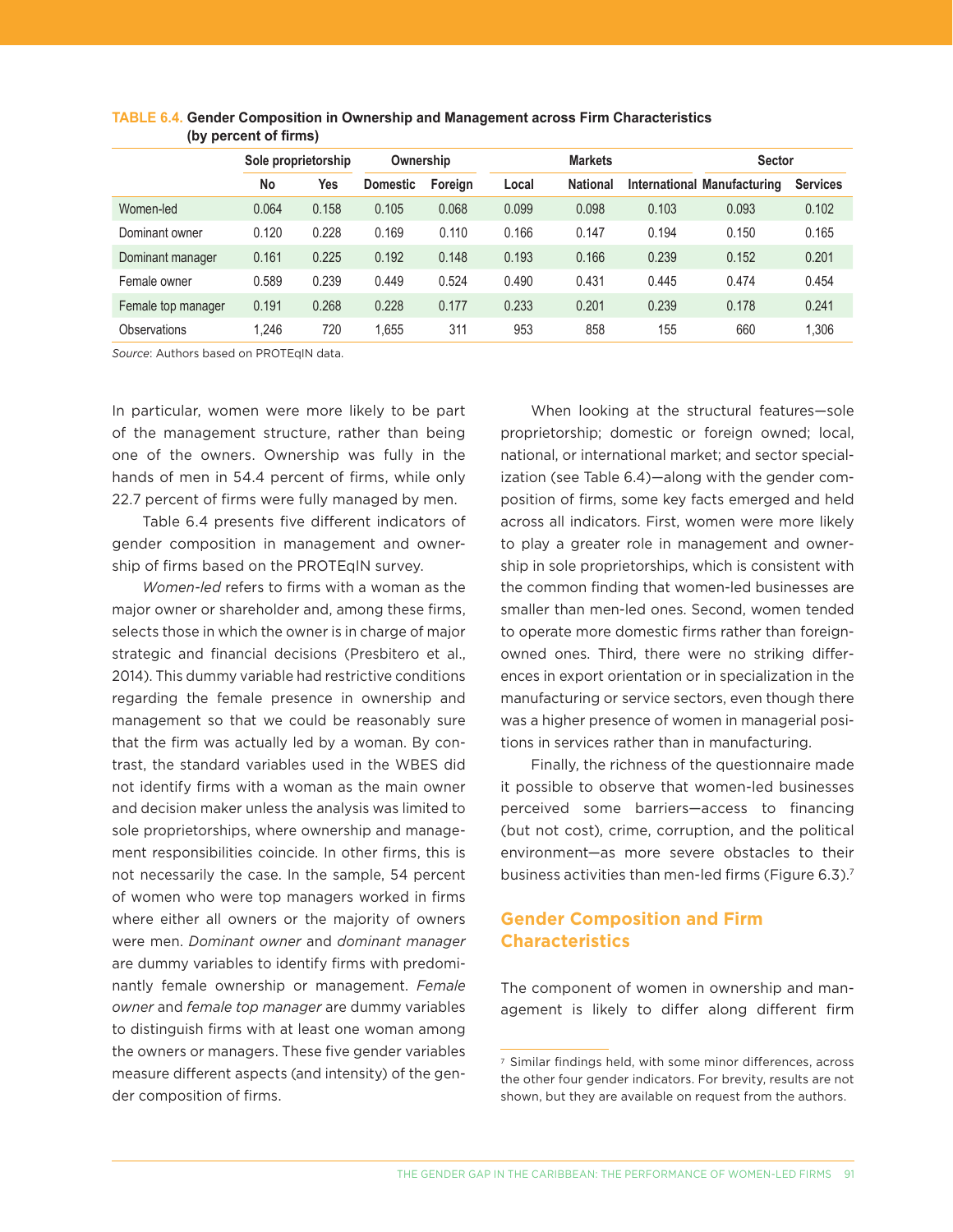

#### **FIGURE 6.3. Major Obstacles for Women-Led Businesses in the Caribbean**

*Source*: Authors based on PROTEqIN data.

characteristics that can be associated with performance. This section shows the results of a study of whether women-owned and/or managed firms were different from other firms in terms of:

- **• Size:** measured as the logarithm of the number of employees.
- **• Age:** calculated by the logarithm of the number of years since the firm's inception.
- **Export:** a dummy variable with the value of 1 if the firm sold abroad and 0 otherwise.
- **• Innovation:** a dummy variable with the value of 1 if the firm had recently introduced a new or significantly improved product or service and 0 otherwise.
- **• Access to credit:** two dummy variables: (1) **Demand for bank credit**, with a value of 1 if the firm had asked a bank for credit and 0 otherwise; (2) **Financing as an obstacle**, with a value of 1 if the firm perceived access to credit as a major obstacle and 0 otherwise.
- **• Technical assistance:** a dummy variable with a value of 1 if the firm had benefited from any technical assistance programs and 0 otherwise.

We ran a set of simple regressions, including, alternatively, each of the five gender indicators presented in the previous section, and country and sector fixed effects. As a second step, we augmented each model with a set of standard firm-level controls to better identify the gender gap and avoid attributing it to possible omitted variables. Depending on the nature of the dependent variable, the models were estimated as Linear or Probit.

**Gender and firm size.** Consistent with a large body of literature (Aterido et al., 2013; Bardasi, Sabarwal, and Terrell, 2011; Bruhn, 2009; Sabarwal and Terrell, 2008), Table 6.5 shows that firms with some female participation defined according to the five alternative gender indicators previously introduced, are significantly smaller than other firms. This finding was also robust when including firm-level variables, even though the point estimates were generally halved.

**Gender and firm age.** The results were less clear-cut for gender and firm age (Table 6.6). When women were predominant in management (*dominant manager*), the coefficient was statistically significant, as was the case for women-led businesses, but the latter correlation did not hold once firm-level controls were included in the regression model, suggesting that the correlation was driven by an omitted variable (i.e., size).

**Gender and export propensity.** Consistent with what is shown in Table 6.4, the results for gender and exporting did not support the hypothesis that the gender composition of a firm is a significant predictor of the likelihood of being present in international markets. This was true even without controlling for other firm characteristics (Table 6.7).

**Gender and innovation.** We considered the possibility of a gender gap in a firm's propensity to innovate, assuming women may be more risk averse (Croson and Gneezy, 2009; Dohmen et al., 2011) and, therefore, less prone to innovate (Chen et al., 2015). Table 6.8 shows that the empirical evidence did not support this assumption.<sup>8</sup>

<sup>&</sup>lt;sup>8</sup> Results (which, for brevity, are not shown, but are available on request from the authors) were confirmed when we measured the propensity to innovate with a dummy for firms that had a research and development department.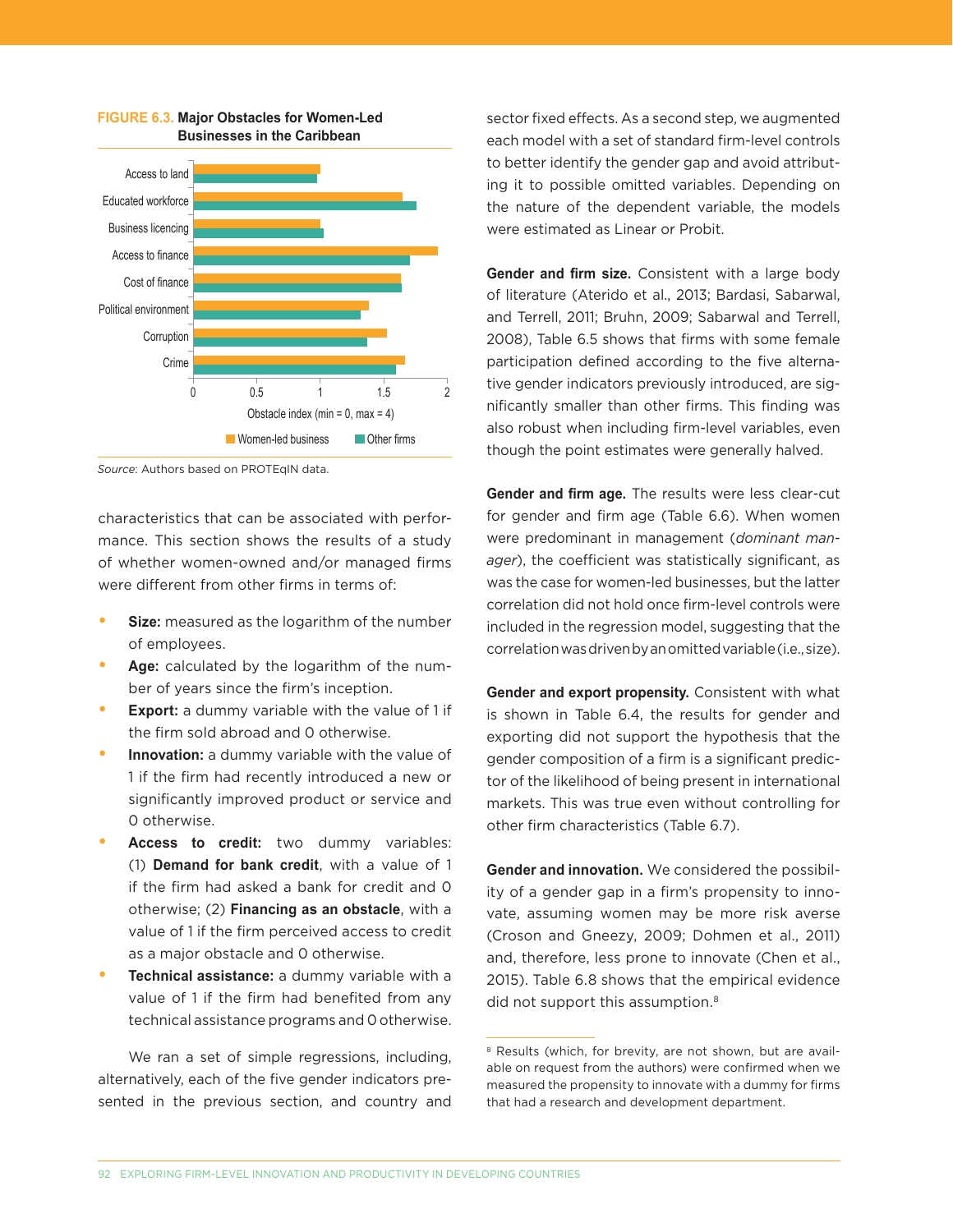| <b>Dependent</b><br>variable: size   | (1)         | (2)         | (3)         | (4)         | (5)         | (6)         | (7)     | (8)         | (9)         | (10)        |
|--------------------------------------|-------------|-------------|-------------|-------------|-------------|-------------|---------|-------------|-------------|-------------|
| Women-led                            | $-0.401***$ | $-0.193**$  |             |             |             |             |         |             |             |             |
|                                      | (0.085)     | (0.081)     |             |             |             |             |         |             |             |             |
| Dominant<br>owner                    |             |             | $-0.328***$ | $-0.194***$ |             |             |         |             |             |             |
|                                      |             |             | (0.069)     | (0.063)     |             |             |         |             |             |             |
| Dominant<br>manager                  |             |             |             |             | $-0.262***$ | $-0.138**$  |         |             |             |             |
|                                      |             |             |             |             | (0.069)     | (0.060)     |         |             |             |             |
| Female owner                         |             |             |             |             |             |             | 0.067   | $-0.173***$ |             |             |
|                                      |             |             |             |             |             |             | (0.054) | (0.052)     |             |             |
| Female top<br>manager                |             |             |             |             |             |             |         |             | $-0.416***$ | $-0.278***$ |
|                                      |             |             |             |             |             |             |         |             | (0.062)     | (0.057)     |
| Age                                  |             | $0.479***$  |             | $0.481***$  |             | $0.475***$  |         | $0.479***$  |             | $0.470***$  |
|                                      |             | (0.038)     |             | (0.038)     |             | (0.038)     |         | (0.038)     |             | (0.038)     |
| Export (0/1)                         |             | $0.190***$  |             | $0.198***$  |             | $0.191***$  |         | $0.184***$  |             | $0.188***$  |
|                                      |             | (0.066)     |             | (0.066)     |             | (0.066)     |         | (0.066)     |             | (0.066)     |
| Innovation<br>(0/1)                  |             | $0.178***$  |             | $0.171***$  |             | $0.175***$  |         | $0.182***$  |             | $0.165**$   |
|                                      |             | (0.065)     |             | (0.065)     |             | (0.065)     |         | (0.065)     |             | (0.065)     |
| Foreign<br>ownership<br>(0/1)        |             | $0.426***$  |             | $0.421***$  |             | $0.423***$  |         | $0.425***$  |             | $0.410***$  |
|                                      |             | (0.071)     |             | (0.071)     |             | (0.071)     |         | (0.071)     |             | (0.070)     |
| Sole<br>proprietorship<br>(0/1)      |             | $-0.516***$ |             | $-0.514***$ |             | $-0.527***$ |         | $-0.593***$ |             | $-0.523***$ |
|                                      |             | (0.049)     |             | (0.049)     |             | (0.049)     |         | (0.052)     |             | (0.048)     |
| Financing as<br>an obstacle<br>(0/1) |             | $-0.152***$ |             | $-0.154***$ |             | $-0.163***$ |         | $-0.160***$ |             | $-0.159***$ |
|                                      |             | (0.052)     |             | (0.052)     |             | (0.052)     |         | (0.052)     |             | (0.052)     |
| Technical<br>assistance<br>(0/1)     |             | 0.089       |             | 0.086       |             | 0.085       |         | 0.084       |             | 0.088       |
|                                      |             | (0.066)     |             | (0.066)     |             | (0.066)     |         | (0.066)     |             | (0.065)     |
| Observations                         | 1,821       | 1,821       | 1,821       | 1,821       | 1,821       | 1,821       | 1,821   | 1,821       | 1,821       | 1,821       |
| R-squared                            | 0.112       | 0.296       | 0.112       | 0.297       | 0.109       | 0.296       | 0.102   | 0.298       | 0.123       | 0.303       |
| Country FE                           | Yes         | Yes         | Yes         | Yes         | Yes         | Yes         | Yes     | Yes         | Yes         | Yes         |
| Sector FE                            | Yes         | Yes         | Yes         | Yes         | Yes         | Yes         | Yes     | Yes         | Yes         | Yes         |

#### **TABLE 6.5. Gender Composition and Firm Size**

*Source*: Authors based on PROTEqIN data.

*Notes*: Linear regression with robust standard errors. \*Coefficient is statistically significant at the 10 percent level; \*\* at the 5 percent level; \*\*\* at the 1 percent level.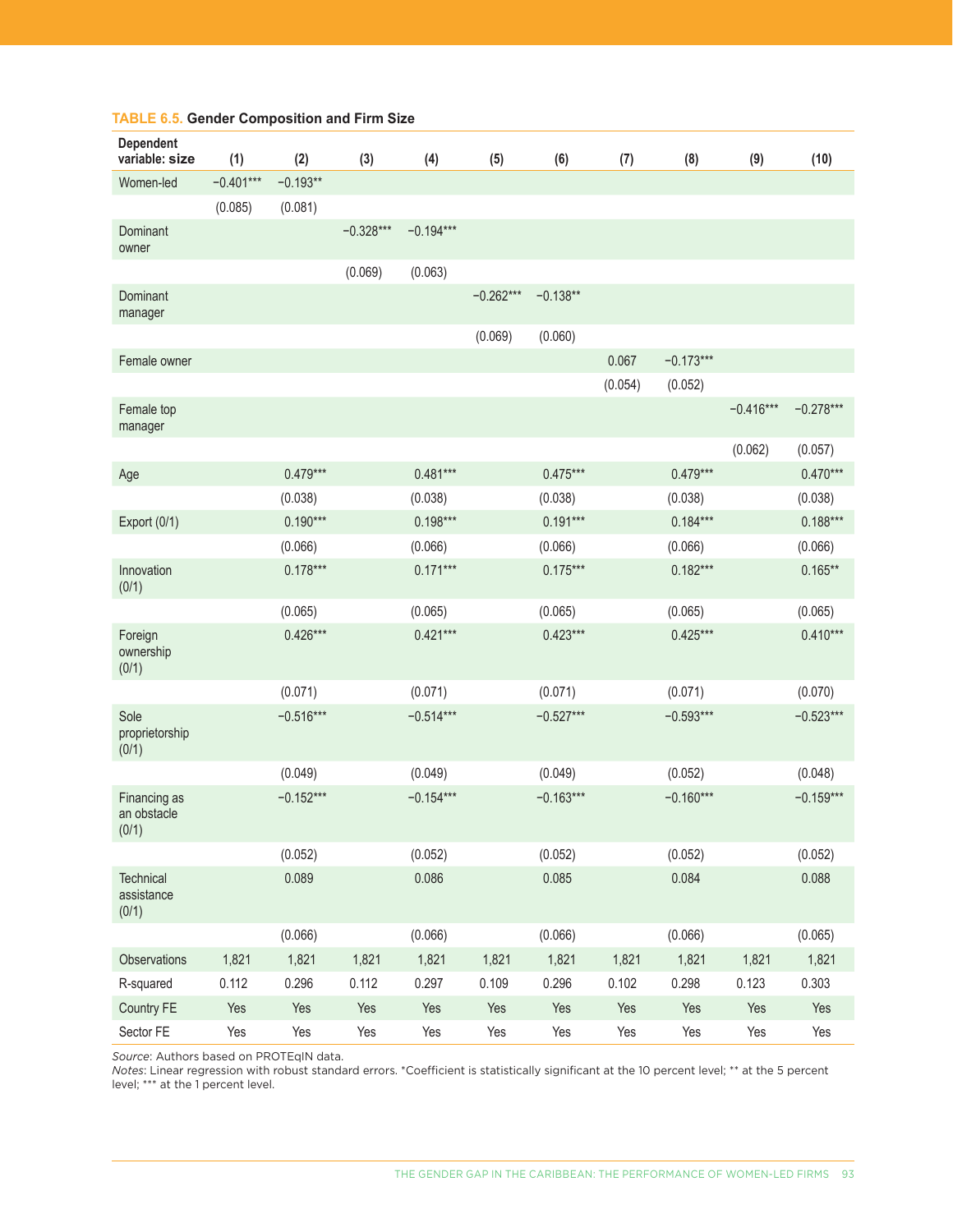| Dependent variable: age           | (1)       | (2)        | (3)      | (4)        | (5)         | (6)        | (7)     | (8)        | (9)         | (10)       |
|-----------------------------------|-----------|------------|----------|------------|-------------|------------|---------|------------|-------------|------------|
| Women-led                         | $-0.090*$ | $-0.009$   |          |            |             |            |         |            |             |            |
|                                   | (0.052)   | (0.050)    |          |            |             |            |         |            |             |            |
| Dominant owner                    |           |            | $-0.026$ | 0.038      |             |            |         |            |             |            |
|                                   |           |            | (0.042)  | (0.040)    |             |            |         |            |             |            |
| Dominant manager                  |           |            |          |            | $-0.125***$ | $-0.079**$ |         |            |             |            |
|                                   |           |            |          |            | (0.040)     | (0.038)    |         |            |             |            |
| Female owner                      |           |            |          |            |             |            | 0.025   | 0.008      |             |            |
|                                   |           |            |          |            |             |            | (0.032) | (0.032)    |             |            |
| Female top manager                |           |            |          |            |             |            |         |            | $-0.123***$ | $-0.045$   |
|                                   |           |            |          |            |             |            |         |            | (0.036)     | (0.035)    |
| Size                              |           | $0.184***$ |          | $0.185***$ |             | $0.182***$ |         | $0.184***$ |             | $0.182***$ |
|                                   |           | (0.015)    |          | (0.015)    |             | (0.015)    |         | (0.015)    |             | (0.015)    |
| Export (0/1)                      |           | $0.066*$   |          | $0.064*$   |             | $0.068*$   |         | $0.066*$   |             | $0.067*$   |
|                                   |           | (0.038)    |          | (0.038)    |             | (0.038)    |         | (0.038)    |             | (0.038)    |
| Innovation (0/1)                  |           | $0.073*$   |          | $0.074*$   |             | $0.073*$   |         | $0.073*$   |             | $0.072*$   |
|                                   |           | (0.039)    |          | (0.039)    |             | (0.039)    |         | (0.039)    |             | (0.039)    |
| Foreign ownership (0/1)           |           | $-0.071*$  |          | $-0.071*$  |             | $-0.073*$  |         | $-0.071*$  |             | $-0.073*$  |
|                                   |           | (0.042)    |          | (0.042)    |             | (0.042)    |         | (0.042)    |             | (0.042)    |
| Sole proprietorship (0/1)         |           | $-0.019$   |          | $-0.023$   |             | $-0.016$   |         | $-0.016$   |             | $-0.019$   |
|                                   |           | (0.032)    |          | (0.032)    |             | (0.031)    |         | (0.034)    |             | (0.031)    |
| Financing as an obstacle<br>(0/1) |           | $-0.059*$  |          | $-0.060*$  |             | $-0.060*$  |         | $-0.059*$  |             | $-0.059*$  |
|                                   |           | (0.033)    |          | (0.033)    |             | (0.033)    |         | (0.033)    |             | (0.033)    |
| Technical assistance (0/1)        |           | 0.027      |          | 0.029      |             | 0.023      |         | 0.028      |             | 0.027      |
|                                   |           | (0.036)    |          | (0.036)    |             | (0.036)    |         | (0.036)    |             | (0.036)    |
| Observations                      | 1,821     | 1,821      | 1,821    | 1,821      | 1,821       | 1,821      | 1,821   | 1,821      | 1,821       | 1,821      |
| R-squared                         | 0.083     | 0.186      | 0.082    | 0.186      | 0.087       | 0.188      | 0.082   | 0.186      | 0.087       | 0.186      |
| Country FE                        | Yes       | Yes        | Yes      | Yes        | Yes         | Yes        | Yes     | Yes        | Yes         | Yes        |
| Sector FE                         | Yes       | Yes        | Yes      | Yes        | Yes         | Yes        | Yes     | Yes        | Yes         | Yes        |

#### **TABLE 6.6. Gender Composition and Firm Age**

*Source*: Authors based on PROTEqIN data.

*Notes*: Linear regression with robust standard errors. \*Coefficient is statistically significant at the 10 percent level; \*\* at the 5 percent level; \*\*\* at the 1 percent level.

**Gender and access to credit.** Tables 6.9 and 6.10 confirm a gender gap in access to financing when considering the gender indicator *women-led*, supporting what was found by Presbitero et al. (2014) on a smaller sample of Caribbean countries. We found robust evidence that women-led firms were less likely to ask for credit from a bank but also to

consider access to financing as a severe obstacle to business activities than other firms, even controlling for firm characteristics. Demand for credit was also confirmed for female-owner firms (Table 6.9).

**Gender and technical assistance.** Finally, we considered the possibility that firms with a significant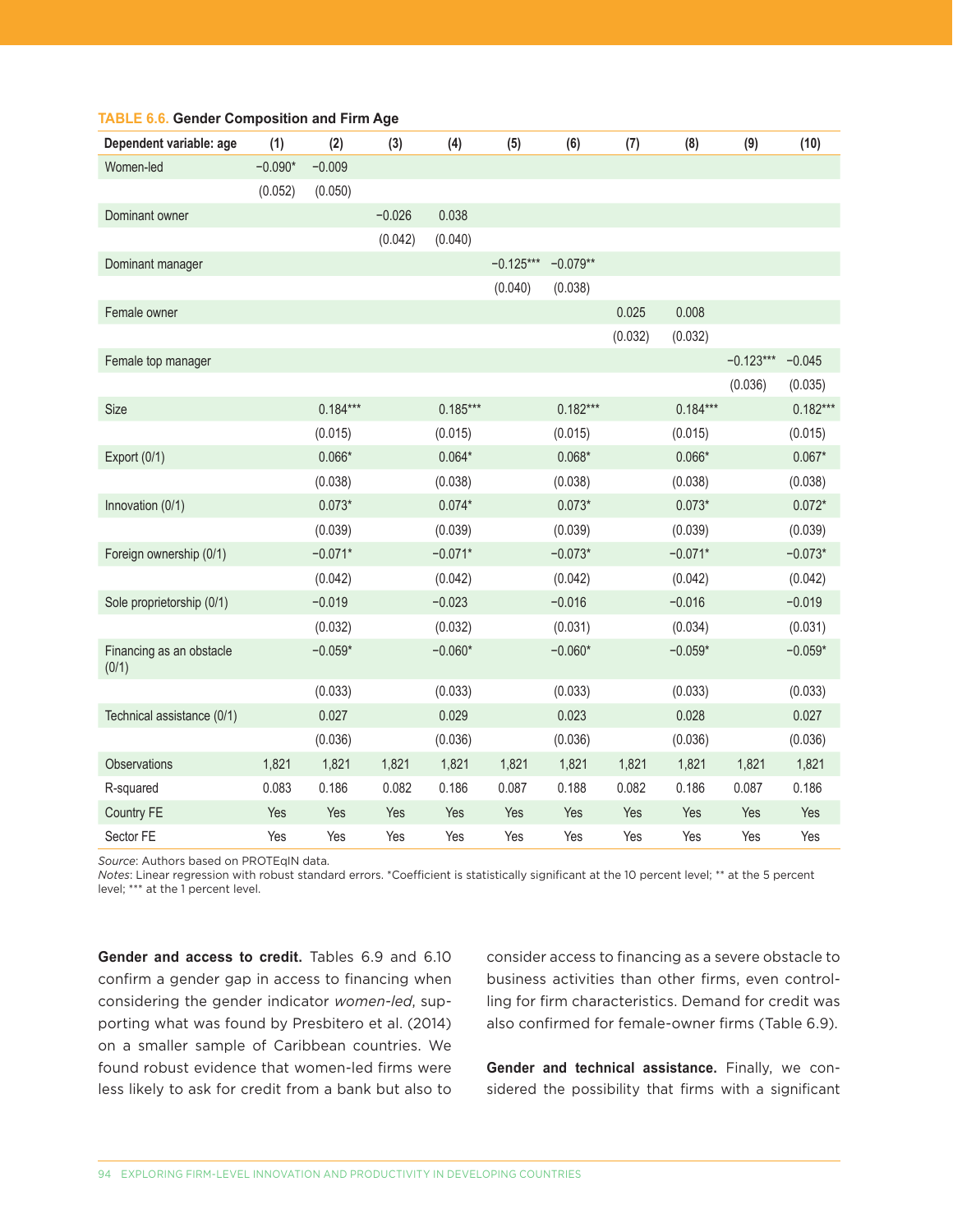| Dependent variable: export     | (1)      | (2)         | (3)     | (4)         | (5)     | (6)         | (7)     | (8)         | (9)      | (10)        |
|--------------------------------|----------|-------------|---------|-------------|---------|-------------|---------|-------------|----------|-------------|
| Women-led                      | $-0.017$ | 0.123       |         |             |         |             |         |             |          |             |
|                                | (0.125)  | (0.129)     |         |             |         |             |         |             |          |             |
| Dominant owner                 |          |             | 0.104   | $0.237**$   |         |             |         |             |          |             |
|                                |          |             | (0.094) | (0.096)     |         |             |         |             |          |             |
| Dominant manager               |          |             |         |             | 0.039   | 0.140       |         |             |          |             |
|                                |          |             |         |             | (0.092) | (0.097)     |         |             |          |             |
| Female owner                   |          |             |         |             |         |             | 0.077   | $-0.050$    |          |             |
|                                |          |             |         |             |         |             | (0.073) | (0.080)     |          |             |
| Female top manager             |          |             |         |             |         |             |         |             | $-0.099$ | 0.004       |
|                                |          |             |         |             |         |             |         |             | (0.089)  | (0.092)     |
| Size                           |          | $0.116***$  |         | $0.120***$  |         | $0.116***$  |         | $0.111***$  |          | $0.114***$  |
|                                |          | (0.036)     |         | (0.036)     |         | (0.036)     |         | (0.036)     |          | (0.036)     |
| Age                            |          | $0.122**$   |         | $0.121**$   |         | $0.125**$   |         | $0.122**$   |          | $0.122**$   |
|                                |          | (0.058)     |         | (0.058)     |         | (0.058)     |         | (0.058)     |          | (0.058)     |
| Innovation (0/1)               |          | $0.436***$  |         | $0.441***$  |         | $0.437***$  |         | $0.441***$  |          | $0.438***$  |
|                                |          | (0.089)     |         | (0.089)     |         | (0.089)     |         | (0.089)     |          | (0.089)     |
| Foreign ownership (0/1)        |          | $0.257***$  |         | $0.266***$  |         | $0.261***$  |         | $0.256***$  |          | $0.257***$  |
|                                |          | (0.094)     |         | (0.094)     |         | (0.094)     |         | (0.094)     |          | (0.094)     |
| Sole proprietorship (0/1)      |          | $-0.303***$ |         | $-0.310***$ |         | $-0.301***$ |         | $-0.311***$ |          | $-0.293***$ |
|                                |          | (0.085)     |         | (0.086)     |         | (0.085)     |         | (0.089)     |          | (0.084)     |
| Financing as an obstacle (0/1) |          | $-0.037$    |         | $-0.039$    |         | $-0.032$    |         | $-0.033$    |          | $-0.033$    |
|                                |          | (0.088)     |         | (0.088)     |         | (0.088)     |         | (0.088)     |          | (0.088)     |
| Technical assistance (0/1)     |          | 0.129       |         | 0.133       |         | 0.137       |         | 0.126       |          | 0.129       |
|                                |          | (0.096)     |         | (0.096)     |         | (0.096)     |         | (0.096)     |          | (0.096)     |
| Observations                   | 1,821    | 1,821       | 1,821   | 1,821       | 1,821   | 1,821       | 1,821   | 1,821       | 1,821    | 1,821       |
| Country FE                     | Yes      | Yes         | Yes     | Yes         | Yes     | Yes         | Yes     | Yes         | Yes      | Yes         |
| Sector FE                      | Yes      | Yes         | Yes     | Yes         | Yes     | Yes         | Yes     | Yes         | Yes      | Yes         |

#### **TABLE 6.7. Gender Composition and Firm Propensity to Export**

*Source*: Authors based on PROTEqIN data.

*Notes*: Probit regression with robust standard errors. \*Coefficient is statistically significant at the 10 percent level; \*\* at the 5 percent level; \*\*\* at the 1 percent level.

component of women in management or ownership might have had a disadvantage in accessing technical assistance programs. Results did not show any strong pattern, other than for firms with a predominant share of women in management. These firms were less likely to take advantage of technical assistance programs than comparable firms, even when we took into account differences along observable firm characteristics (Table 6.11).

# Is There a Gender Gap in Firm Productivity?

The empirical analysis presented so far shows that the gender composition of a firm is significantly associated with some key firm characteristics notably size and access to financing—that are likely to affect firm performance (Van Biesebroeck, 2005a; Grazzi, Pietrobelli, and Szirmai, 2015; Beck and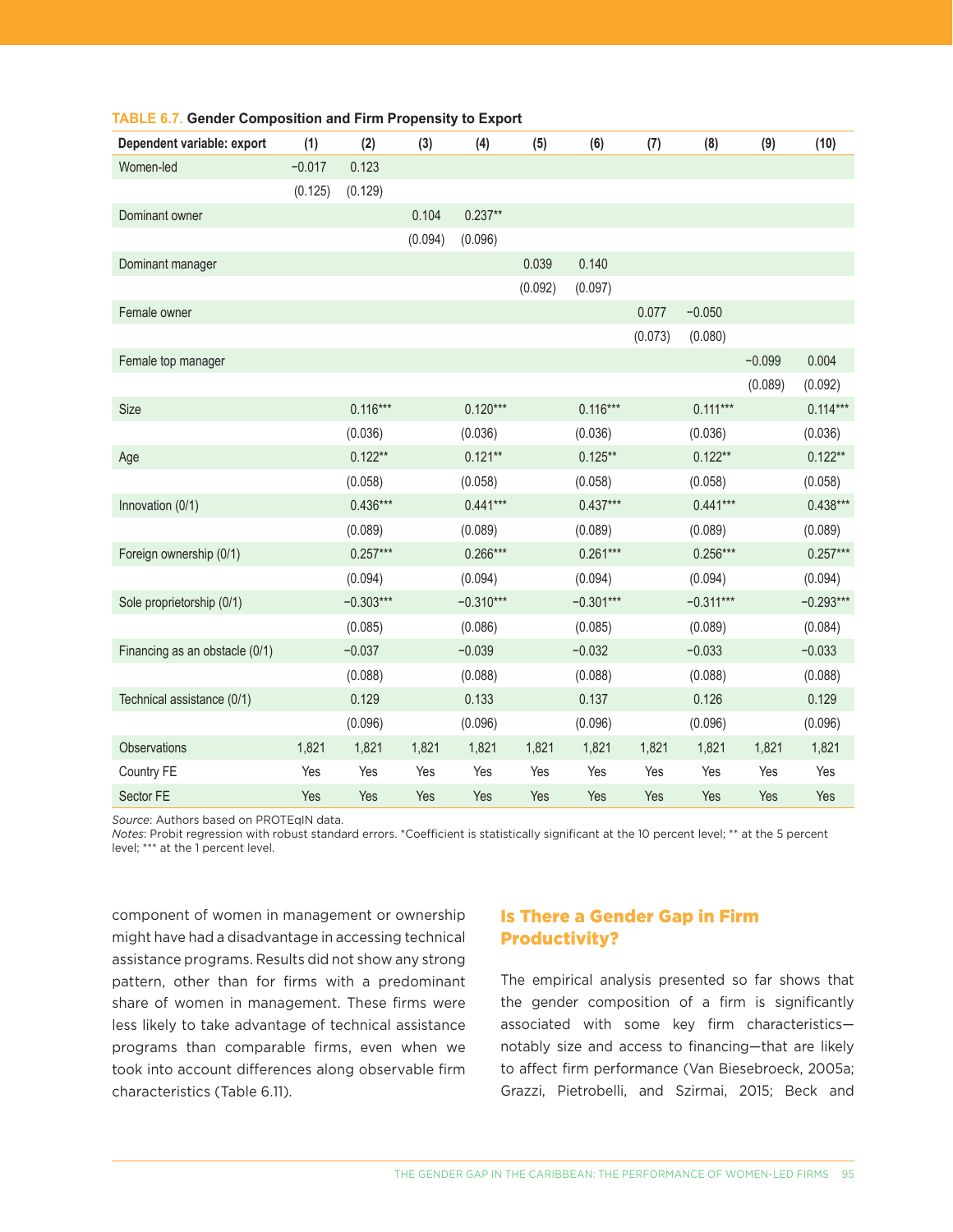| Dependent variable: innovation | (1)     | (2)        | (3)      | (4)        | (5)      | (6)        | (7)     | (8)        | (9)       | (10)       |
|--------------------------------|---------|------------|----------|------------|----------|------------|---------|------------|-----------|------------|
| Women-led                      | 0.056   | 0.126      |          |            |          |            |         |            |           |            |
|                                | (0.127) | (0.130)    |          |            |          |            |         |            |           |            |
| Dominant owner                 |         |            | $-0.089$ | $-0.066$   |          |            |         |            |           |            |
|                                |         |            | (0.102)  | (0.105)    |          |            |         |            |           |            |
| Dominant manager               |         |            |          |            | $-0.007$ | 0.029      |         |            |           |            |
|                                |         |            |          |            | (0.094)  | (0.096)    |         |            |           |            |
| Female owner                   |         |            |          |            |          |            | 0.118   | $0.145*$   |           |            |
|                                |         |            |          |            |          |            | (0.075) | (0.081)    |           |            |
| Female top manager             |         |            |          |            |          |            |         |            | $-0.178*$ | $-0.127$   |
|                                |         |            |          |            |          |            |         |            | (0.092)   | (0.094)    |
| Size                           |         | $0.096***$ |          | $0.093**$  |          | $0.095***$ |         | $0.100***$ |           | $0.090**$  |
|                                |         | (0.037)    |          | (0.037)    |          | (0.037)    |         | (0.037)    |           | (0.037)    |
| Age                            |         | $0.114*$   |          | $0.113*$   |          | $0.114*$   |         | $0.116**$  |           | $0.110*$   |
|                                |         | (0.059)    |          | (0.059)    |          | (0.059)    |         | (0.059)    |           | (0.059)    |
| Export (0/1)                   |         | $0.414***$ |          | $0.419***$ |          | $0.415***$ |         | $0.418***$ |           | $0.417***$ |
|                                |         | (0.089)    |          | (0.090)    |          | (0.090)    |         | (0.090)    |           | (0.089)    |
| Foreign ownership (0/1)        |         | 0.018      |          | 0.017      |          | 0.020      |         | 0.022      |           | 0.011      |
|                                |         | (0.106)    |          | (0.106)    |          | (0.106)    |         | (0.106)    |           | (0.107)    |
| Sole proprietorship (0/1)      |         | 0.030      |          | 0.044      |          | 0.039      |         | 0.091      |           | 0.038      |
|                                |         | (0.083)    |          | (0.082)    |          | (0.082)    |         | (0.087)    |           | (0.082)    |
| Financing as an obstacle (0/1) |         | $-0.049$   |          | $-0.039$   |          | $-0.042$   |         | $-0.043$   |           | $-0.042$   |
|                                |         | (0.087)    |          | (0.087)    |          | (0.087)    |         | (0.087)    |           | (0.087)    |
| Technical assistance (0/1)     |         | 0.048      |          | 0.045      |          | 0.048      |         | 0.052      |           | 0.045      |
|                                |         | (0.097)    |          | (0.097)    |          | (0.098)    |         | (0.097)    |           | (0.097)    |
| Observations                   | 1,821   | 1,821      | 1,821    | 1,821      | 1,821    | 1,821      | 1,821   | 1,821      | 1,821     | 1,821      |
| Country FE                     | Yes     | Yes        | Yes      | Yes        | Yes      | Yes        | Yes     | Yes        | Yes       | Yes        |
| Sector FE                      | Yes     | Yes        | Yes      | Yes        | Yes      | Yes        | Yes     | Yes        | Yes       | Yes        |

#### **TABLE 6.8. Gender Composition and Firm Propensity to Innovate**

*Source*: Authors based on PROTEqIN data.

*Notes*: Probit regression with robust standard errors. \*Coefficient is statistically significant at the 10 percent level; \*\* at the 5 percent level; \*\*\* at the 1 percent level.

Demirgüç-Kunt, 2006). To investigate the presence of a gender gap in firm performance, we estimated a simple model for the drivers of firm productivity, augmented with the different proposed measures of gender composition within the firm. We measured firm productivity by: (1) value added per worker, (2) sales per worker, and (3) total factor productivity (TFP), measured as the residual of the production function. In particular, following Saliola and Seker (2011), who

calculated TFP in 80 developing countries using micro data from the WBES, we estimated a log-linearized Cobb-Douglas function with the value of sales (question K1B in the PROTEqIN survey) as output, and total labor costs (question K2B), the replacement cost of machinery and equipment (question K7), and total intermediate costs (K1B) as inputs.

For each of the five gender variables, we estimated the model controlling only for sector and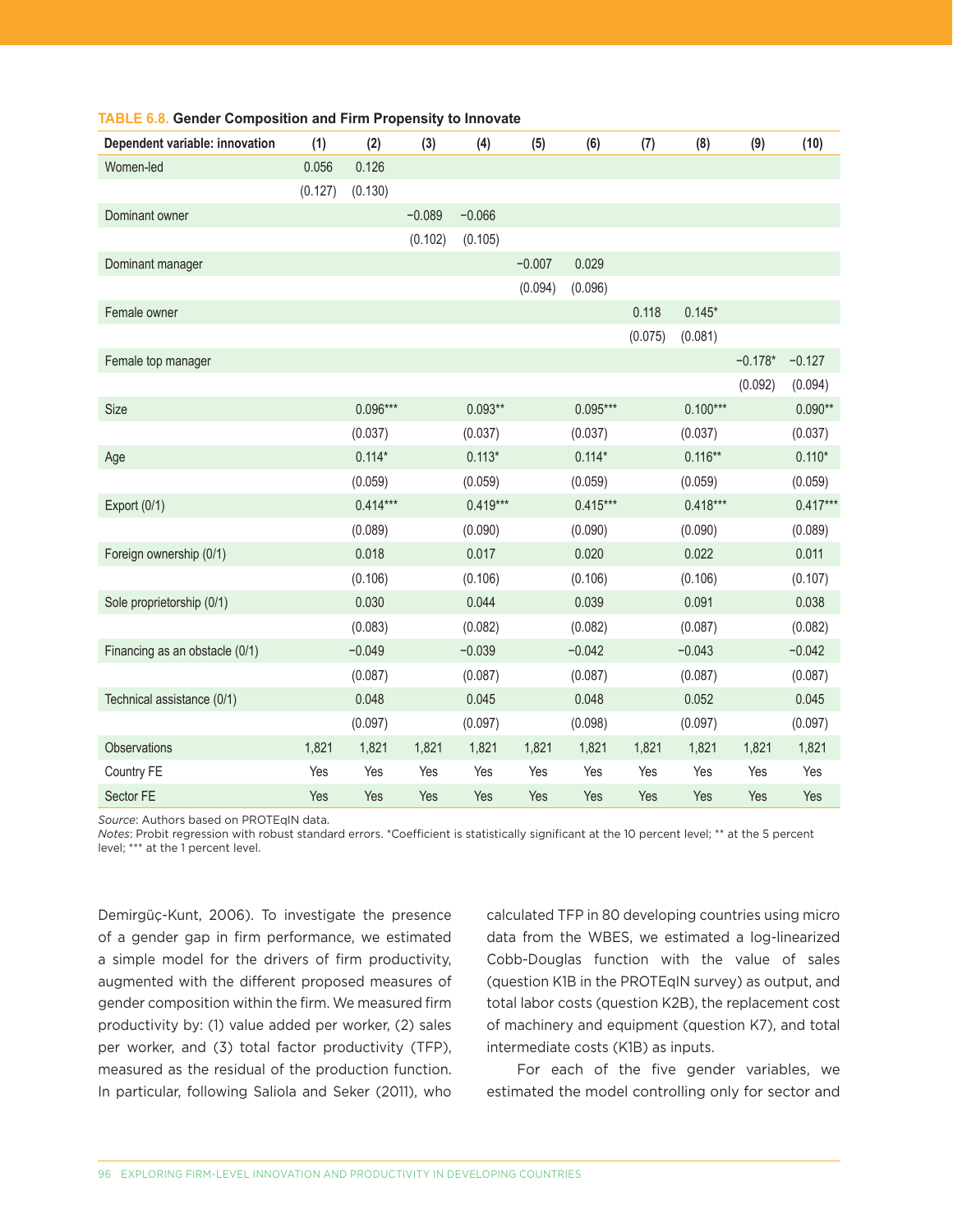| Dependent variable:<br>credit application | (1)         | (2)        | (3)         | (4)         | (5)       | (6)       | (7)      | (8)        | (9)      | (10)      |
|-------------------------------------------|-------------|------------|-------------|-------------|-----------|-----------|----------|------------|----------|-----------|
| Women-led                                 | $-0.293***$ | $-0.267**$ |             |             |           |           |          |            |          |           |
|                                           | (0.107)     | (0.108)    |             |             |           |           |          |            |          |           |
| Dominant owner                            |             |            | $-0.259***$ | $-0.237***$ |           |           |          |            |          |           |
|                                           |             |            | (0.085)     | (0.086)     |           |           |          |            |          |           |
| Dominant manager                          |             |            |             |             | $-0.144*$ | $-0.124$  |          |            |          |           |
|                                           |             |            |             |             | (0.080)   | (0.081)   |          |            |          |           |
| Female owner                              |             |            |             |             |           |           | $-0.104$ | $-0.137**$ |          |           |
|                                           |             |            |             |             |           |           | (0.064)  | (0.068)    |          |           |
| Female top manager                        |             |            |             |             |           |           |          |            | $-0.066$ | $-0.039$  |
|                                           |             | $0.065**$  |             | $0.064**$   |           | $0.067**$ |          | $0.064**$  |          | $0.068**$ |
| Size                                      |             | (0.031)    |             | (0.031)     |           | (0.031)   |          | (0.031)    |          | (0.031)   |
|                                           |             | 0.022      |             | 0.026       |           | 0.019     |          | 0.024      |          | 0.022     |
| Age                                       |             | (0.050)    |             | (0.050)     |           | (0.050)   |          | (0.050)    |          | (0.050)   |
|                                           |             | $-0.087$   |             | $-0.078$    |           | $-0.085$  |          | $-0.092$   |          | $-0.089$  |
| Export (0/1)                              |             | (0.081)    |             | (0.081)     |           | (0.081)   |          | (0.081)    |          | (0.081)   |
|                                           |             | 0.030      |             | 0.021       |           | 0.025     |          | 0.031      |          | 0.024     |
| Innovation (0/1)                          |             | (0.083)    |             | (0.083)     |           | (0.083)   |          | (0.083)    |          | (0.083)   |
|                                           |             | $-0.079$   |             | $-0.085$    |           | $-0.082$  |          | $-0.078$   |          | $-0.080$  |
| Foreign ownership (0/1)                   |             | (0.088)    |             | (0.088)     |           | (0.087)   |          | (0.088)    |          | (0.088)   |
|                                           |             | $-0.030$   |             | $-0.030$    |           | $-0.045$  |          | $-0.098$   |          | $-0.049$  |
| Sole proprietorship (0/1)                 |             | (0.069)    |             | (0.068)     |           | (0.068)   |          | (0.072)    |          | (0.068)   |
|                                           |             | 0.020      |             | 0.017       |           | 0.018     |          | 0.018      |          | 0.023     |
| Technical assistance (0/1)                |             | (0.082)    |             | (0.082)     |           | (0.082)   |          | (0.082)    |          | (0.082)   |
|                                           |             |            |             |             |           |           |          |            | (0.076)  | (0.077)   |
| Observations                              | 1,821       | 1,821      | 1,821       | 1,821       | 1,821     | 1,821     | 1,821    | 1,821      | 1,821    | 1,821     |
| Country FE                                | Yes         | Yes        | Yes         | Yes         | Yes       | Yes       | Yes      | Yes        | Yes      | Yes       |
| Sector FE                                 | Yes         | Yes        | Yes         | Yes         | Yes       | Yes       | Yes      | Yes        | Yes      | Yes       |

#### **TABLE 6.9. Gender Composition and Firm Demand for Bank Credit**

*Source*: Authors based on PROTEqIN data.

*Notes*: Probit regression with robust standard errors. \*Coefficient is statistically significant at the 10 percent level; \*\* at the 5 percent level; \*\*\* at the 1 percent level.

country fixed effects. Then, we added a standard set of control variables to examine whether the gender gap in firm productivity (if found) could be explained by firm characteristics. In particular, following what was done in the previous section, we included firm size and age measured by the logarithm of the number of employees and the number of years since inception, respectively. We also included a set of dummy variables to identify firms that (1) exported some of their production, (2) introduced a new or significantly improved product or service as a proxy for firm propensity to innovate, (3) were foreign owned, (4) were sole proprietorships, (5) considered access to financing a major or very severe obstacle to business activities, and (6) benefited from any technical assistance program.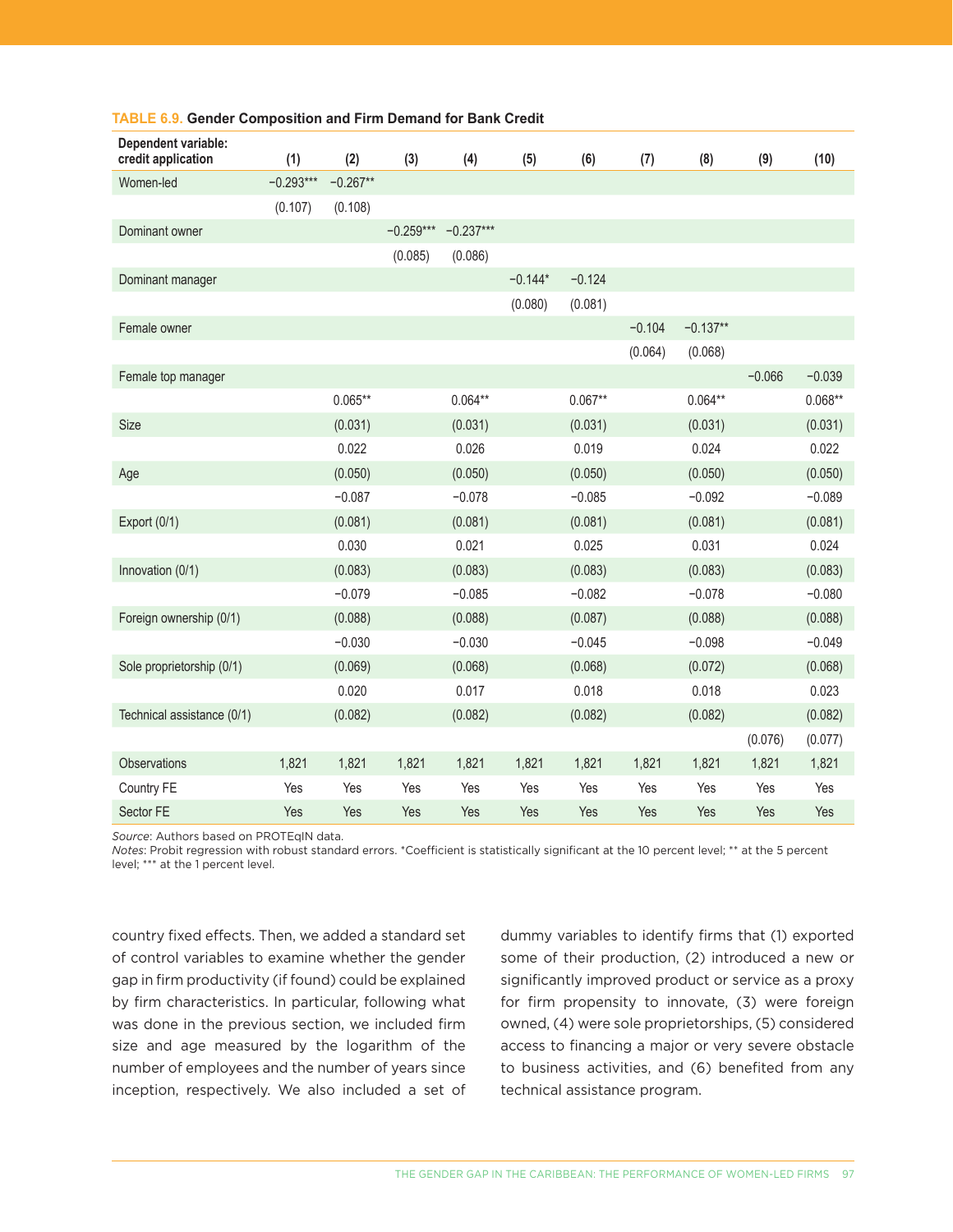| Dependent variable:<br>financing as an obstacle | (1)        | (2)         | (3)      | (4)         | (5)      | (6)         | (7)      | (8)         | (9)     | (10)        |
|-------------------------------------------------|------------|-------------|----------|-------------|----------|-------------|----------|-------------|---------|-------------|
| Women-led                                       | $0.298***$ | $0.266**$   |          |             |          |             |          |             |         |             |
|                                                 | (0.107)    | (0.109)     |          |             |          |             |          |             |         |             |
| Dominant owner                                  |            |             | $0.154*$ | 0.128       |          |             |          |             |         |             |
|                                                 |            |             | (0.088)  | (0.090)     |          |             |          |             |         |             |
| Dominant manager                                |            |             |          |             | $-0.042$ | $-0.074$    |          |             |         |             |
|                                                 |            |             |          |             | (0.085)  | (0.087)     |          |             |         |             |
| Female owner                                    |            |             |          |             |          |             | $-0.008$ | 0.010       |         |             |
|                                                 |            |             |          |             |          |             | (0.069)  | (0.075)     |         |             |
| Female top manager                              |            |             |          |             |          |             |          |             | 0.038   | $-0.013$    |
|                                                 |            |             |          |             |          |             |          |             | (0.080) | (0.082)     |
| <b>Size</b>                                     |            | $-0.093***$ |          | $-0.095***$ |          | $-0.100***$ |          | $-0.098***$ |         | $-0.099***$ |
|                                                 |            | (0.033)     |          | (0.033)     |          | (0.034)     |          | (0.034)     |         | (0.034)     |
| Age                                             |            | $-0.092*$   |          | $-0.093*$   |          | $-0.094*$   |          | $-0.091*$   |         | $-0.092*$   |
|                                                 |            | (0.054)     |          | (0.054)     |          | (0.054)     |          | (0.054)     |         | (0.054)     |
| Export $(0/1)$                                  |            | $-0.056$    |          | $-0.060$    |          | $-0.048$    |          | $-0.051$    |         | $-0.050$    |
|                                                 |            | (0.090)     |          | (0.090)     |          | (0.089)     |          | (0.089)     |         | (0.089)     |
| Innovation (0/1)                                |            | $-0.058$    |          | $-0.051$    |          | $-0.053$    |          | $-0.054$    |         | $-0.054$    |
|                                                 |            | (0.091)     |          | (0.091)     |          | (0.091)     |          | (0.091)     |         | (0.091)     |
| Foreign ownership (0/1)                         |            | $-0.004$    |          | 0.001       |          | $-0.005$    |          | $-0.002$    |         | $-0.002$    |
|                                                 |            | (0.097)     |          | (0.097)     |          | (0.097)     |          | (0.097)     |         | (0.097)     |
| Sole proprietorship (0/1)                       |            | $-0.030$    |          | $-0.016$    |          | $-0.002$    |          | $-0.001$    |         | $-0.004$    |
|                                                 |            | (0.074)     |          | (0.074)     |          | (0.073)     |          | (0.079)     |         | (0.073)     |
| Technical assistance (0/1)                      |            | 0.067       |          | 0.066       |          | 0.059       |          | 0.063       |         | 0.063       |
|                                                 |            | (0.088)     |          | (0.088)     |          | (0.088)     |          | (0.088)     |         | (0.088)     |
| Observations                                    | 1,821      | 1,821       | 1,821    | 1,821       | 1,821    | 1,821       | 1,821    | 1,821       | 1,821   | 1,821       |
| Country FE                                      | Yes        | Yes         | Yes      | Yes         | Yes      | Yes         | Yes      | Yes         | Yes     | Yes         |
| Sector FE                                       | Yes        | Yes         | Yes      | Yes         | Yes      | Yes         | Yes      | Yes         | Yes     | Yes         |

#### **TABLE 6.10. Gender Composition and Financing as an Obstacle to Firm Activity**

*Source:* Authors based on PROTEqIN data.

*Notes:* Probit regression with robust standard errors. \*Coefficient is statistically significant at the 10 percent level; \*\* at the 5 percent level; \*\*\* at the 1 percent level.

Tables 6.12–6.14 consistently show that there was a gender gap in productivity irrespective of the measure of gender composition, with the only exception being the dummy *female owner*, which identifies firms with at least one woman among the owners, and *women-led business*, which was not significant when firm performance was measured by TFP, even though the coefficient was negative.

However, in line with evidence for advanced economies (Wolfers, 2006) and Latin America (Abrahams et al, 2016; Flabbi et al., 2014), once we controlled for firm characteristics other than industries and countries, we found that the productivity gap vanished for *women-led* businesses and for firms that were predominantly owned by women (*dominant owner*). The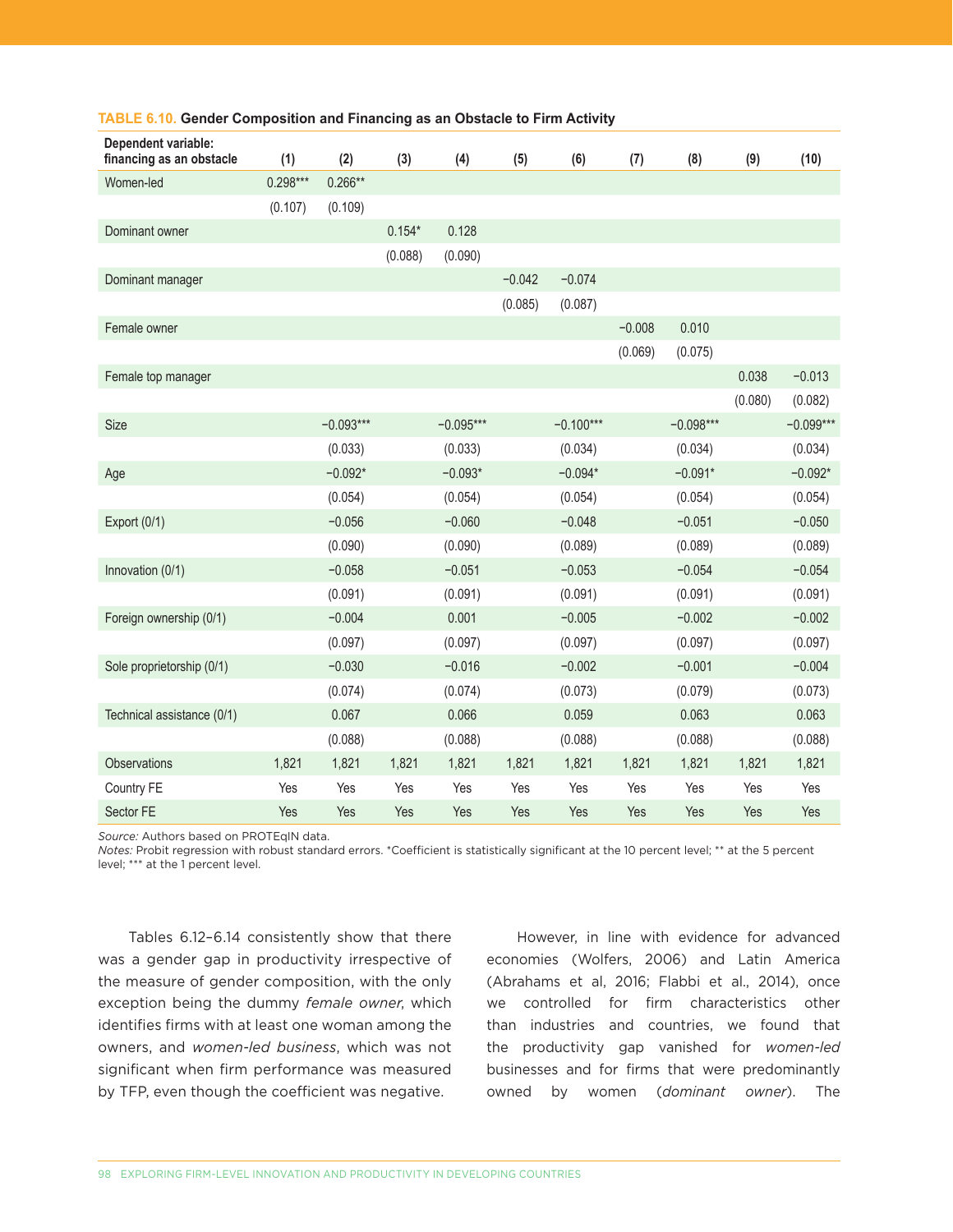| Dependent variable:<br>technical assistance | (1)      | (2)      | (3)      | (4)      | (5)        | (6)        | (7)       | (8)      | (9)      | (10)     |
|---------------------------------------------|----------|----------|----------|----------|------------|------------|-----------|----------|----------|----------|
| Women-led                                   | $-0.087$ | $-0.110$ |          |          |            |            |           |          |          |          |
|                                             | (0.126)  | (0.128)  |          |          |            |            |           |          |          |          |
| Dominant owner                              |          |          | $-0.119$ | $-0.139$ |            |            |           |          |          |          |
|                                             |          |          | (0.100)  | (0.102)  |            |            |           |          |          |          |
| Dominant manager                            |          |          |          |          | $-0.210**$ | $-0.213**$ |           |          |          |          |
|                                             |          |          |          |          | (0.097)    | (0.098)    |           |          |          |          |
| Female owner                                |          |          |          |          |            |            | $-0.146*$ | $-0.122$ |          |          |
|                                             |          |          |          |          |            |            | (0.075)   | (0.079)  |          |          |
| Female top manager                          |          |          |          |          |            |            |           |          | $-0.075$ | $-0.060$ |
|                                             |          |          |          |          |            |            |           |          | (0.088)  | (0.089)  |
| Size                                        |          | 0.058    |          | 0.056    |            | 0.056      |           | 0.056    |          | 0.057    |
|                                             |          | (0.038)  |          | (0.038)  |            | (0.038)    |           | (0.038)  |          | (0.038)  |
| Age                                         |          | 0.045    |          | 0.046    |            | 0.038      |           | 0.045    |          | 0.043    |
|                                             |          | (0.058)  |          | (0.058)  |            | (0.058)    |           | (0.057)  |          | (0.057)  |
| Export (0/1)                                |          | 0.147    |          | 0.152    |            | 0.152      |           | 0.142    |          | 0.146    |
|                                             |          | (0.093)  |          | (0.093)  |            | (0.093)    |           | (0.093)  |          | (0.093)  |
| Innovation (0/1)                            |          | 0.063    |          | 0.059    |            | 0.063      |           | 0.068    |          | 0.060    |
|                                             |          | (0.095)  |          | (0.095)  |            | (0.095)    |           | (0.095)  |          | (0.095)  |
| Foreign ownership (0/1)                     |          | $-0.150$ |          | $-0.152$ |            | $-0.155$   |           | $-0.149$ |          | $-0.153$ |
|                                             |          | (0.106)  |          | (0.106)  |            | (0.106)    |           | (0.106)  |          | (0.106)  |
| Sole proprietorship (0/1)                   |          | 0.132    |          | $0.136*$ |            | 0.131      |           | 0.082    |          | 0.124    |
|                                             |          | (0.081)  |          | (0.081)  |            | (0.080)    |           | (0.084)  |          | (0.080)  |
| Financing as an obstacle (0/1)              |          | 0.077    |          | 0.078    |            | 0.070      |           | 0.073    |          | 0.073    |
|                                             |          | (0.083)  |          | (0.083)  |            | (0.083)    |           | (0.083)  |          | (0.083)  |
| Observations                                | 1,821    | 1,821    | 1,821    | 1,821    | 1,821      | 1,821      | 1,821     | 1,821    | 1,821    | 1,821    |
| Country FE                                  | Yes      | Yes      | Yes      | Yes      | Yes        | Yes        | Yes       | Yes      | Yes      | Yes      |
| Sector FE                                   | Yes      | Yes      | Yes      | Yes      | Yes        | Yes        | Yes       | Yes      | Yes      | Yes      |

#### **TABLE 6.11. Gender Composition and Technical Assistance**

*Source*: Authors based on PROTEqIN data.

*Notes*: Probit regression with robust standard errors. \*Coefficient is statistically significant at the 10 percent level; \*\* at the 5 percent level; \*\*\* at the 1 percent level.

performance gap survived only when considering the gender composition of firm management (*dominant manager* and *female top manager*).

The results for the other firm-level variables were in line with the evidence on the drivers of firm performance in the literature, supporting the fact that the overall model was well specified. In particular, firms that are larger, older, and export oriented are more productive, and access to financing is strongly associated with firm performance (Van Biesebroeck, 2005b).

# **Blinder–Oaxaca Decomposition**

We carried out the counterfactual decomposition of the difference in the average performance across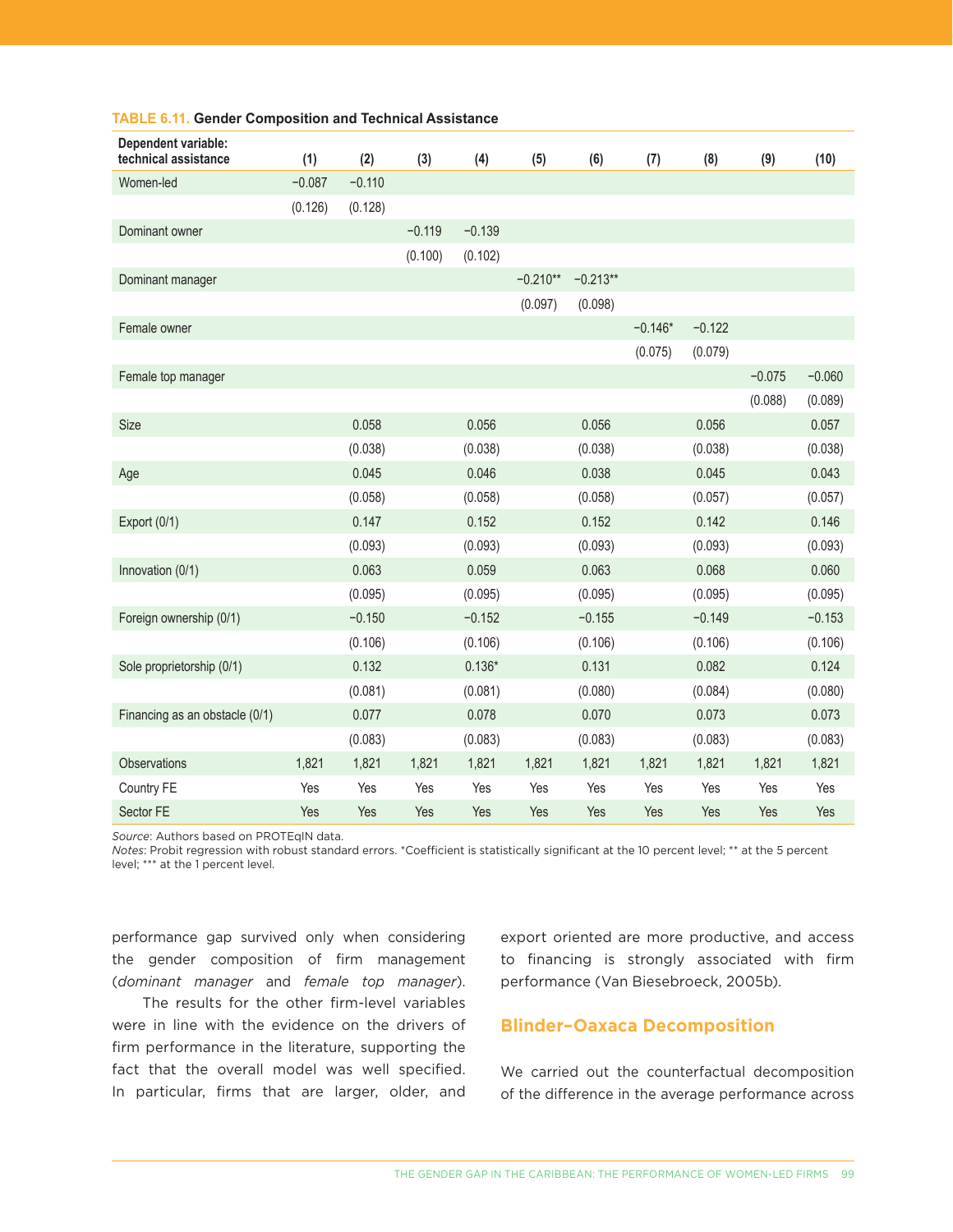| Dependent variable: value<br>added per worker | (1)        | (2)         | (3)               | (4)         | (5)     | (6)                  | (7)     | (8)         | (9)     | (10)                  |
|-----------------------------------------------|------------|-------------|-------------------|-------------|---------|----------------------|---------|-------------|---------|-----------------------|
| Women-led                                     | $-0.152**$ | $-0.072$    |                   |             |         |                      |         |             |         |                       |
|                                               | (0.075)    | (0.074)     |                   |             |         |                      |         |             |         |                       |
| Dominant owner                                |            |             | $-0.123** -0.073$ |             |         |                      |         |             |         |                       |
|                                               |            |             | (0.061)           | (0.060)     |         |                      |         |             |         |                       |
| Dominant manager                              |            |             |                   |             |         | $-0.163***$ -0.124** |         |             |         |                       |
|                                               |            |             |                   |             | (0.057) | (0.057)              |         |             |         |                       |
| Female owner                                  |            |             |                   |             |         |                      | 0.027   | $-0.018$    |         |                       |
|                                               |            |             |                   |             |         |                      | (0.049) | (0.053)     |         |                       |
| Female top manager                            |            |             |                   |             |         |                      |         |             |         | $-0.241***$ -0.186*** |
|                                               |            |             |                   |             |         |                      |         |             | (0.058) | (0.059)               |
| Size                                          |            | $0.077***$  |                   | $0.076***$  |         | $0.075***$           |         | $0.077***$  |         | $0.069***$            |
|                                               |            | (0.024)     |                   | (0.025)     |         | (0.024)              |         | (0.025)     |         | (0.025)               |
| Age                                           |            | $0.087**$   |                   | $0.088**$   |         | $0.083**$            |         | $0.087**$   |         | $0.083**$             |
|                                               |            | (0.039)     |                   | (0.039)     |         | (0.039)              |         | (0.039)     |         | (0.038)               |
| Export (0/1)                                  |            | $0.132**$   |                   | $0.135***$  |         | $0.134**$            |         | $0.130**$   |         | $0.132**$             |
|                                               |            | (0.062)     |                   | (0.062)     |         | (0.062)              |         | (0.062)     |         | (0.062)               |
| Innovation (0/1)                              |            | 0.037       |                   | 0.035       |         | 0.037                |         | 0.037       |         | 0.031                 |
|                                               |            | (0.059)     |                   | (0.059)     |         | (0.058)              |         | (0.059)     |         | (0.058)               |
| Foreign ownership (0/1)                       |            | 0.058       |                   | 0.057       |         | 0.055                |         | 0.058       |         | 0.050                 |
|                                               |            | (0.073)     |                   | (0.073)     |         | (0.073)              |         | (0.073)     |         | (0.073)               |
| Sole proprietorship (0/1)                     |            | $-0.083*$   |                   | $-0.083*$   |         | $-0.085*$            |         | $-0.096*$   |         | $-0.087*$             |
|                                               |            | (0.051)     |                   | (0.050)     |         | (0.051)              |         | (0.056)     |         | (0.050)               |
| Financing as an obstacle (0/1)                |            | $-0.159***$ |                   | $-0.160***$ |         | $-0.165***$          |         | $-0.162***$ |         | $-0.163***$           |
|                                               |            | (0.051)     |                   | (0.051)     |         | (0.051)              |         | (0.051)     |         | (0.051)               |
| Technical assistance (0/1)                    |            | 0.039       |                   | 0.038       |         | 0.034                |         | 0.039       |         | 0.038                 |
|                                               |            | (0.061)     |                   | (0.060)     |         | (0.061)              |         | (0.060)     |         | (0.060)               |
| Observations                                  | 1,821      | 1,821       | 1,821             | 1,821       | 1,821   | 1,821                | 1,821   | 1,821       | 1,821   | 1,821                 |
| R-squared                                     | 0.664      | 0.676       | 0.664             | 0.676       | 0.665   | 0.676                | 0.664   | 0.676       | 0.667   | 0.677                 |
| Country FE                                    | Yes        | Yes         | Yes               | Yes         | Yes     | Yes                  | Yes     | Yes         | Yes     | Yes                   |
| Sector FE                                     | Yes        | Yes         | Yes               | Yes         | Yes     | Yes                  | Yes     | Yes         | Yes     | Yes                   |

#### **TABLE 6.12. Gender Composition and Firm Productivity (***value added per worker***)**

*Source:* Authors based on PROTEqIN data.

*Notes:* Linear regression with robust standard errors. \*Coefficient is statistically significant at the 10 percent level; \*\* at the 5 percent level; \*\*\* at the 1 percent level.

women-managed firms and other firms using the standard Blinder (1973) and Oaxaca (1973) approach. This technique is widely used in the literature on wage gaps across gender or race to decompose the gap

in firm performance into two components: (1) the explained part due to differences in characteristics across groups, and (2) the residual or the unexplained part, which can be interpreted as a measure of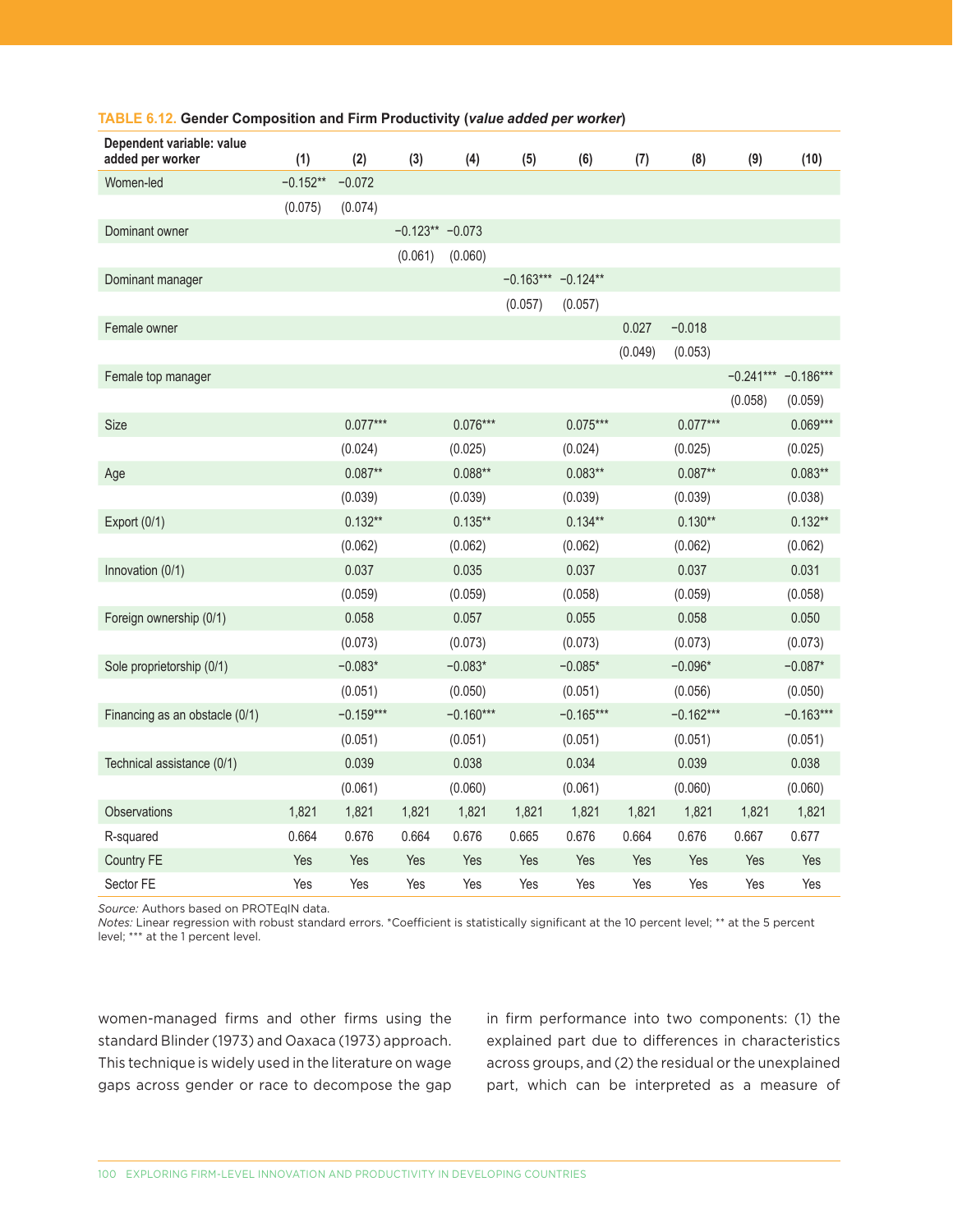| Dependent variable: sales per<br>worker | (1)        | (2)         | (3)        | (4)         | (5)         | (6)         | (7)     | (8)         | (9)     | (10)                  |
|-----------------------------------------|------------|-------------|------------|-------------|-------------|-------------|---------|-------------|---------|-----------------------|
| Women-led                               | $-0.151**$ | $-0.064$    |            |             |             |             |         |             |         |                       |
|                                         | (0.070)    | (0.070)     |            |             |             |             |         |             |         |                       |
| Dominant owner                          |            |             | $-0.131**$ | $-0.076$    |             |             |         |             |         |                       |
|                                         |            |             | (0.058)    | (0.057)     |             |             |         |             |         |                       |
| Dominant manager                        |            |             |            |             | $-0.154***$ | $-0.112**$  |         |             |         |                       |
|                                         |            |             |            |             | (0.054)     | (0.053)     |         |             |         |                       |
| Female owner                            |            |             |            |             |             |             | 0.033   | $-0.018$    |         |                       |
|                                         |            |             |            |             |             |             | (0.047) | (0.050)     |         |                       |
| Female top manager                      |            |             |            |             |             |             |         |             |         | $-0.222***$ -0.162*** |
|                                         |            |             |            |             |             |             |         |             | (0.054) | (0.055)               |
| <b>Size</b>                             |            | $0.070***$  |            | $0.069***$  |             | $0.069***$  |         | $0.071***$  |         | $0.064***$            |
|                                         |            | (0.023)     |            | (0.023)     |             | (0.023)     |         | (0.023)     |         | (0.024)               |
| Age                                     |            | $0.096***$  |            | $0.098***$  |             | $0.093**$   |         | $0.097***$  |         | $0.093**$             |
|                                         |            | (0.037)     |            | (0.037)     |             | (0.037)     |         | (0.037)     |         | (0.037)               |
| Export (0/1)                            |            | $0.148**$   |            | $0.151**$   |             | $0.150**$   |         | $0.146**$   |         | $0.148**$             |
|                                         |            | (0.060)     |            | (0.060)     |             | (0.060)     |         | (0.060)     |         | (0.059)               |
| Innovation (0/1)                        |            | 0.015       |            | 0.013       |             | 0.015       |         | 0.015       |         | 0.010                 |
|                                         |            | (0.057)     |            | (0.057)     |             | (0.056)     |         | (0.056)     |         | (0.056)               |
| Foreign ownership (0/1)                 |            | $0.114*$    |            | $0.112*$    |             | $0.112*$    |         | $0.114*$    |         | 0.107                 |
|                                         |            | (0.067)     |            | (0.067)     |             | (0.067)     |         | (0.067)     |         | (0.067)               |
| Sole proprietorship (0/1)               |            | $-0.097**$  |            | $-0.096**$  |             | $-0.099**$  |         | $-0.109**$  |         | $-0.101**$            |
|                                         |            | (0.048)     |            | (0.047)     |             | (0.047)     |         | (0.052)     |         | (0.047)               |
| Financing as an obstacle (0/1)          |            | $-0.181***$ |            | $-0.181***$ |             | $-0.186***$ |         | $-0.183***$ |         | $-0.184***$           |
|                                         |            | (0.049)     |            | (0.049)     |             | (0.049)     |         | (0.049)     |         | (0.049)               |
| Technical assistance (0/1)              |            | 0.075       |            | 0.073       |             | 0.070       |         | 0.075       |         | 0.074                 |
|                                         |            | (0.058)     |            | (0.058)     |             | (0.059)     |         | (0.058)     |         | (0.058)               |
| Observations                            | 1,821      | 1,821       | 1,821      | 1,821       | 1,821       | 1,821       | 1,821   | 1,821       | 1,821   | 1,821                 |
| R-squared                               | 0.693      | 0.706       | 0.693      | 0.706       | 0.693       | 0.707       | 0.692   | 0.706       | 0.695   | 0.708                 |
| <b>Country FE</b>                       | Yes        | Yes         | Yes        | Yes         | Yes         | Yes         | Yes     | Yes         | Yes     | Yes                   |
| Sector FE                               | Yes        | Yes         | Yes        | Yes         | Yes         | Yes         | Yes     | Yes         | Yes     | Yes                   |

#### **TABLE 6.13. Gender Composition and Firm Productivity (***sales per worker***)**

*Source*: Authors based on PROTEqIN data.

*Notes*: Linear regression with robust standard errors. \*Coefficient is statistically significant at the 10 percent level; \*\* at the 5 percent level; \*\*\* at the 1 percent level.

discrimination, even though it could include the effect of other unobserved heterogeneity (omitted variables that can differ across the two groups of firms and can contribute to predicting performance).

The results of the two-fold decomposition for the two gender variables showed a gender gap after controlling for firm characteristics, as shown in Table 6.15. Measuring performance by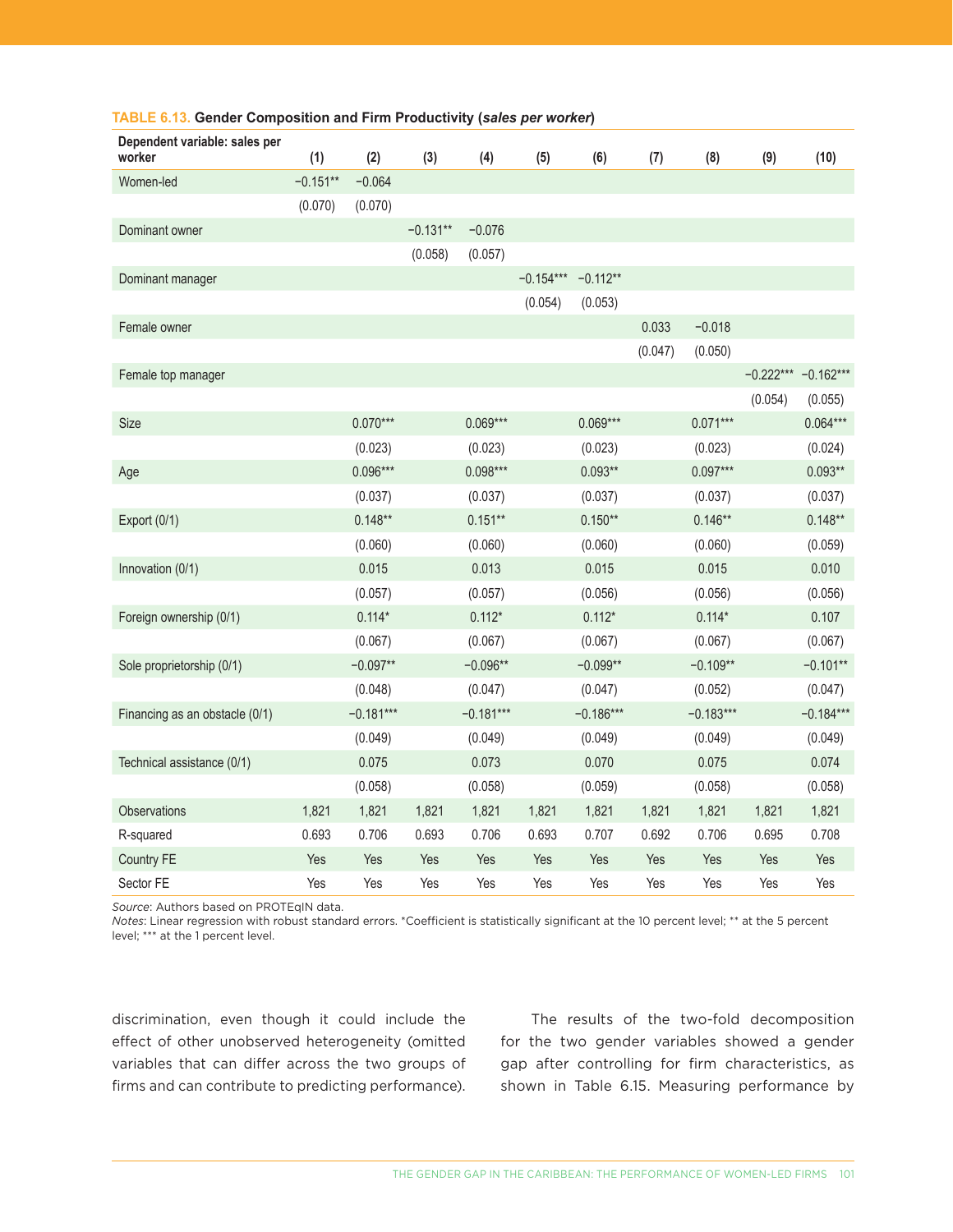| <b>Dependent variable: TFP</b> | (1)      | (2)       | (3)       | (4)       | (5)        | (6)        | (7)     | (8)       | (9)         | (10)        |
|--------------------------------|----------|-----------|-----------|-----------|------------|------------|---------|-----------|-------------|-------------|
| Women-led                      | $-0.022$ | $-0.010$  |           |           |            |            |         |           |             |             |
|                                | (0.023)  | (0.023)   |           |           |            |            |         |           |             |             |
| Dominant owner                 |          |           | $-0.032*$ | $-0.024$  |            |            |         |           |             |             |
|                                |          |           | (0.019)   | (0.019)   |            |            |         |           |             |             |
| Dominant manager               |          |           |           |           | $-0.041**$ | $-0.036**$ |         |           |             |             |
|                                |          |           |           |           | (0.017)    | (0.018)    |         |           |             |             |
| Female owner                   |          |           |           |           |            |            | 0.012   | 0.008     |             |             |
|                                |          |           |           |           |            |            | (0.016) | (0.016)   |             |             |
| Female top manager             |          |           |           |           |            |            |         |           | $-0.060***$ | $-0.053***$ |
|                                |          |           |           |           |            |            |         |           | (0.017)     | (0.017)     |
| Size                           |          | 0.012     |           | 0.012     |            | 0.012      |         | 0.013     |             | 0.010       |
|                                |          | (0.008)   |           | (0.008)   |            | (0.008)    |         | (0.008)   |             | (0.008)     |
| Age                            |          | 0.001     |           | 0.001     |            | $-0.000$   |         | 0.001     |             | $-0.000$    |
|                                |          | (0.012)   |           | (0.012)   |            | (0.012)    |         | (0.012)   |             | (0.012)     |
| Export (0/1)                   |          | $-0.002$  |           | $-0.001$  |            | $-0.001$   |         | $-0.002$  |             | $-0.002$    |
|                                |          | (0.019)   |           | (0.019)   |            | (0.019)    |         | (0.019)   |             | (0.018)     |
| Innovation (0/1)               |          | 0.003     |           | 0.002     |            | 0.003      |         | 0.002     |             | 0.001       |
|                                |          | (0.022)   |           | (0.022)   |            | (0.022)    |         | (0.022)   |             | (0.022)     |
| Foreign ownership (0/1)        |          | 0.031     |           | 0.030     |            | 0.030      |         | 0.031     |             | 0.029       |
|                                |          | (0.023)   |           | (0.023)   |            | (0.023)    |         | (0.023)   |             | (0.023)     |
| Sole proprietorship (0/1)      |          | $-0.007$  |           | $-0.006$  |            | $-0.006$   |         | $-0.005$  |             | $-0.007$    |
|                                |          | (0.016)   |           | (0.016)   |            | (0.016)    |         | (0.017)   |             | (0.016)     |
| Financing as an obstacle (0/1) |          | $-0.032*$ |           | $-0.032*$ |            | $-0.033*$  |         | $-0.033*$ |             | $-0.033*$   |
|                                |          | (0.017)   |           | (0.017)   |            | (0.017)    |         | (0.017)   |             | (0.017)     |
| Technical assistance (0/1)     |          | 0.005     |           | 0.004     |            | 0.003      |         | 0.005     |             | 0.004       |
|                                |          | (0.020)   |           | (0.020)   |            | (0.020)    |         | (0.020)   |             | (0.020)     |
| Observations                   | 1,770    | 1,770     | 1,770     | 1,770     | 1,770      | 1,770      | 1,770   | 1,770     | 1,770       | 1,770       |
| R-squared                      | 0.001    | 0.009     | 0.002     | 0.010     | 0.004      | 0.011      | 0.001   | 0.009     | 0.007       | 0.014       |
| Country FE                     | Yes      | Yes       | Yes       | Yes       | Yes        | Yes        | Yes     | Yes       | Yes         | Yes         |
| Sector FE                      | Yes      | Yes       | Yes       | Yes       | Yes        | Yes        | Yes     | Yes       | Yes         | Yes         |

#### **TABLE 6.14. Gender Composition and Firm Productivity (total factor productivity)**

*Source:* Authors based on PROTEqIN data.

*Notes:* Linear regression with robust standard errors. \*Coefficient is statistically significant at the 10 percent level; \*\* at the 5 percent level; \*\*\* at the 1 percent level.

sales or value added per worker provided almost an identical picture. The performance of *dominant manager* firms was lower than that of other firms, and two-thirds of this gap was due to unobserved factors; the explained part of the gap was not statistically different from zero.

Dissimilarly, in firms with a *female top manager*, the explained part of the gap accounted for almost half of the total gap and both components were statistically greater than zero. In particular, it is worth noting that size, age, and, to a lesser extent, access to financing were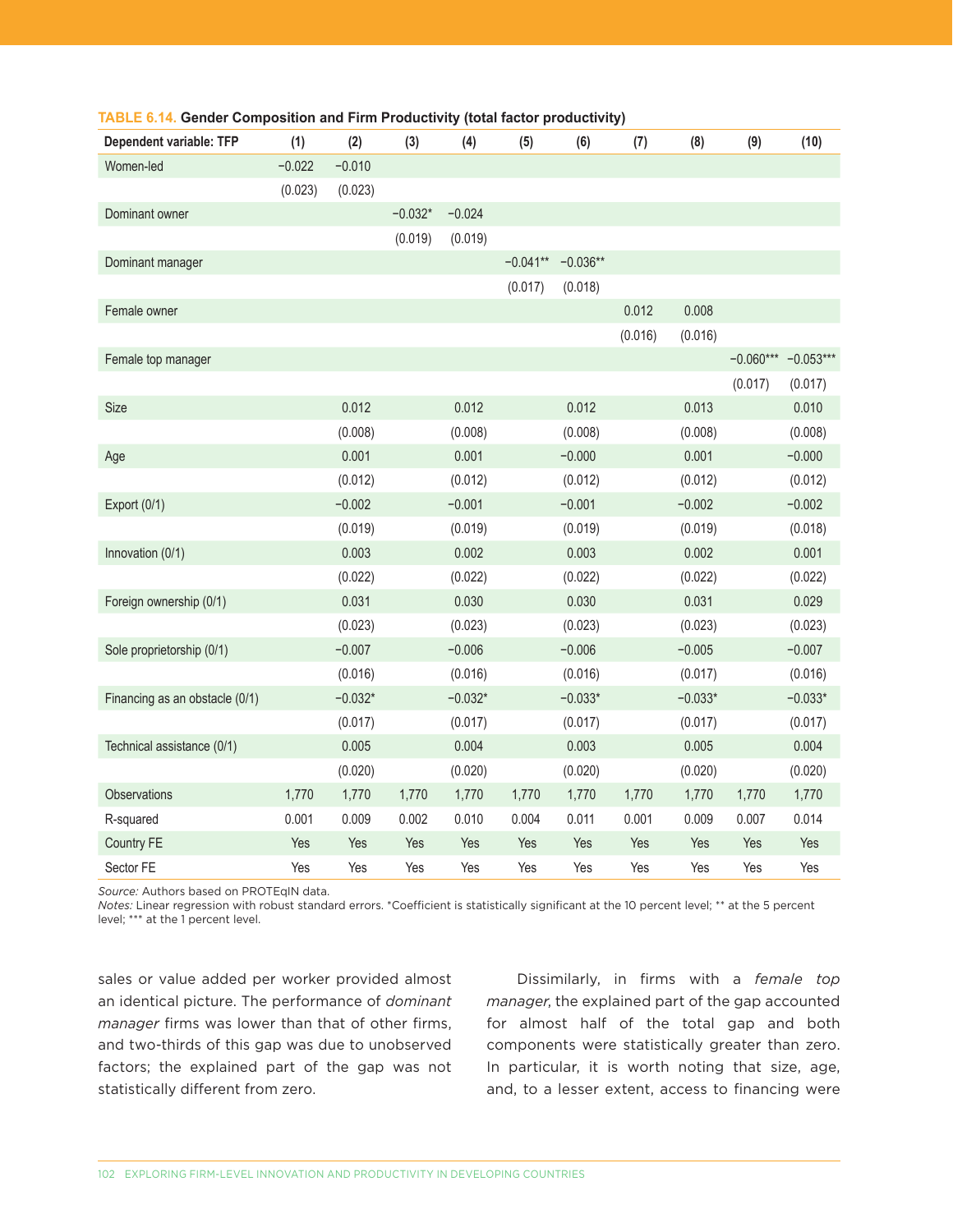|                        | $E[Y_{FEMALE=0}]$<br>(1) | $E[Y_{FEMALE=1}]$<br>(2) | <b>Difference</b><br>(3) | <b>Explained</b><br>(4) | <b>Unexplained</b><br>(5) | % Unexplained<br>(6) | <b>Observations</b> |
|------------------------|--------------------------|--------------------------|--------------------------|-------------------------|---------------------------|----------------------|---------------------|
| Value added per worker |                          |                          |                          |                         |                           |                      |                     |
| Dominant manager       | 11.640                   | 11.462                   | 0.178                    | 0.057                   | 0.120                     | 67.8                 | 1,821               |
|                        |                          |                          | (0.080)                  | (0.503)                 | (0.033)                   |                      |                     |
| Female top manager     | 11.686                   | 11.325                   | 0.360                    | 0.176                   | 0.184                     | 51.2                 | 1,821               |
|                        |                          |                          | (0.000)                  | (0.030)                 | (0.001)                   |                      |                     |
| Sales per worker       |                          |                          |                          |                         |                           |                      |                     |
| Dominant manager       | 12.354                   | 12.189                   | 0.165                    | 0.058                   | 0.107                     | 65.0                 | 1,821               |
|                        |                          |                          | (0.106)                  | (0.510)                 | (0.042)                   |                      |                     |
| Female top manager     | 12.391                   | 12.080                   | 0.311                    | 0.150                   | 0.161                     | 51.8                 | 1,821               |
|                        |                          |                          | (0.001)                  | (0.068)                 | (0.003)                   |                      |                     |
| <b>TFP</b>             |                          |                          |                          |                         |                           |                      |                     |
| Dominant manager       | 0.011                    | $-0.028$                 | 0.039                    | 0.003                   | 0.036                     | 93.3                 | 1,770               |
|                        |                          |                          | (0.021)                  | (0.543)                 | (0.038)                   |                      |                     |
| Female top manager     | 0.015                    | $-0.040$                 | 0.055                    | 0.002                   | 0.053                     | 96.3                 | 1,770               |
|                        |                          |                          | (0.001)                  | (0.689)                 | (0.002)                   |                      |                     |

#### **TABLE 6.15. Gender Composition and Firm Productivity: Blinder–Oaxaca Decomposition**

*Source:* Authors based on PROTEqIN data.

*Notes*: The table reports the two-fold Blinder–Oaxaca decomposition of the gender gap for alternative measures of firm productivity and for two measures of gender composition in the firm management (by row). Results are obtained using the Stata routine Oaxaca (Jann, 2008). Column 5 (Explained) reports the part of the difference in means (Column 4) that was due to group differences in the predictors (the 'endowments effect'), while Column 6 reports the Unexplained part. Numbers in parentheses for Columns 4–6 report the p-values of the test when the expected values and the difference were equal to zero. See Jann (2008) for additional details.

the three observable variables that significantly contributed to explaining part of the difference in firm productivity across the gender composition of management. This was consistent with the previous evidence about the existence of a gender gap in firm size and age.

Finally, considering TFP, almost all of the difference between firms with a dominant manager or a female top manager and the others was unexplained, but this result was likely due to the fact that the TFP was estimated as a residual from an auxiliary regression.

## **Conclusions**

Female participation in management and ownership of Caribbean firms is relatively high compared to international standards. This study found that women-led businesses differed from other Caribbean firms in several characteristics. In particular, a larger presence of women in management and ownership of a firm was often associated with smaller size, younger age, domestic ownership, and limited access to financing. Some of these stylized facts differed depending on the measure of gender composition within the firm, supporting the finding that having a different gender balance in ownership or in management was associated with different firm characteristics.

The main analysis focused on a gender gap in firm performance and showed that firms with female management (*dominant manager* and *female top manager*) were in fact less productive than comparable firms, even after controlling for country and sector fixed effects and for a large set of firm-level variables that drive productivity. This result, however, was not valid for *women-led* businesses and for firms that were predominantly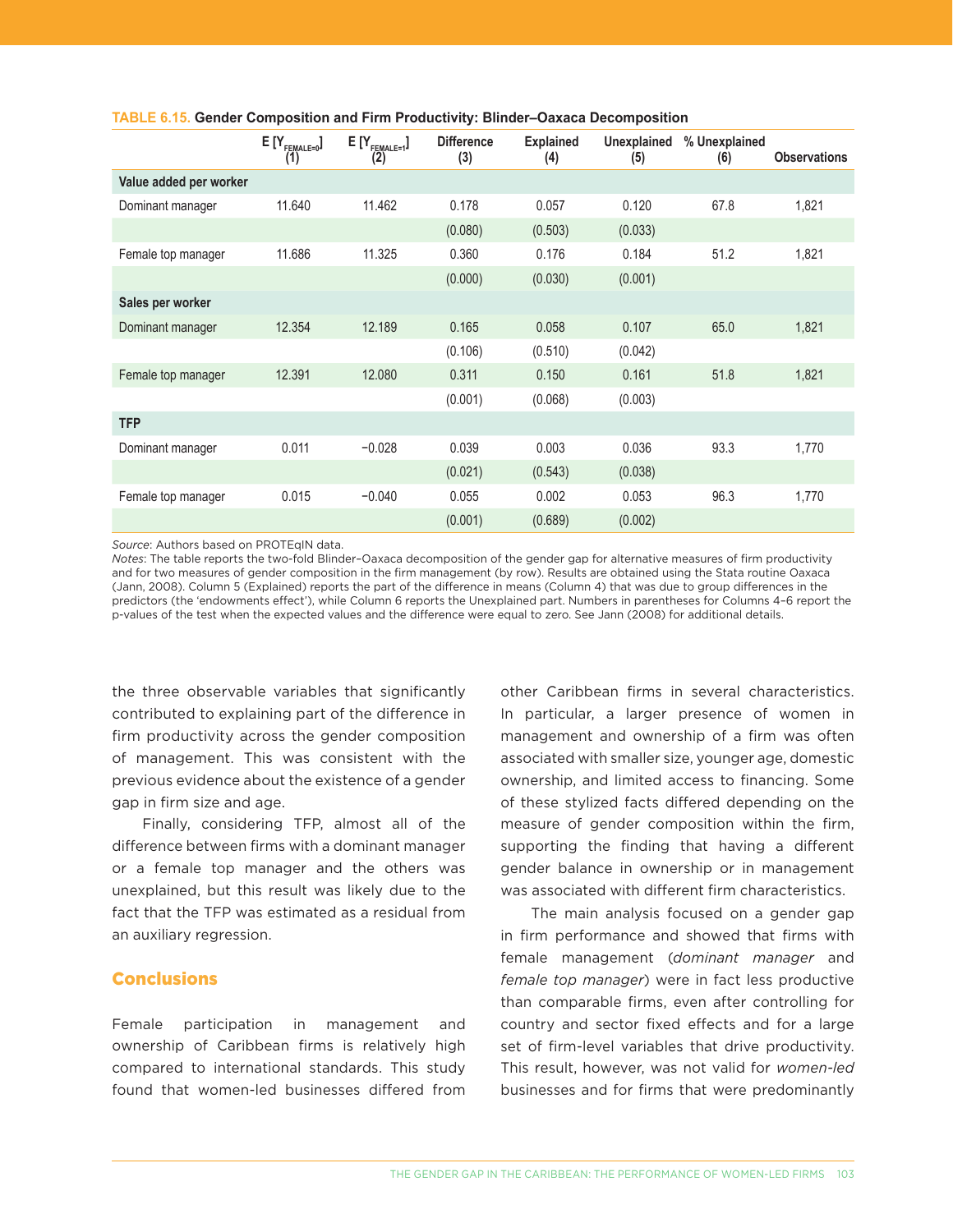owned by women (*dominant owner*), which were as productive as comparable firms.

The evidence discussed in this chapter provides some novel insights on the role of gender in firm performance in the Caribbean. The results can help design effective policy interventions aimed at narrowing the gender gap in firm productivity. In particular, we found that differences in firm size, age, and access to financing across gender explained a significant part of the productivity gap of firms with women among the key managers. Thus, policies aimed at promoting firm growth and access to financing for businesses managed by women are likely to be the most effective in narrowing the gender productivity gap.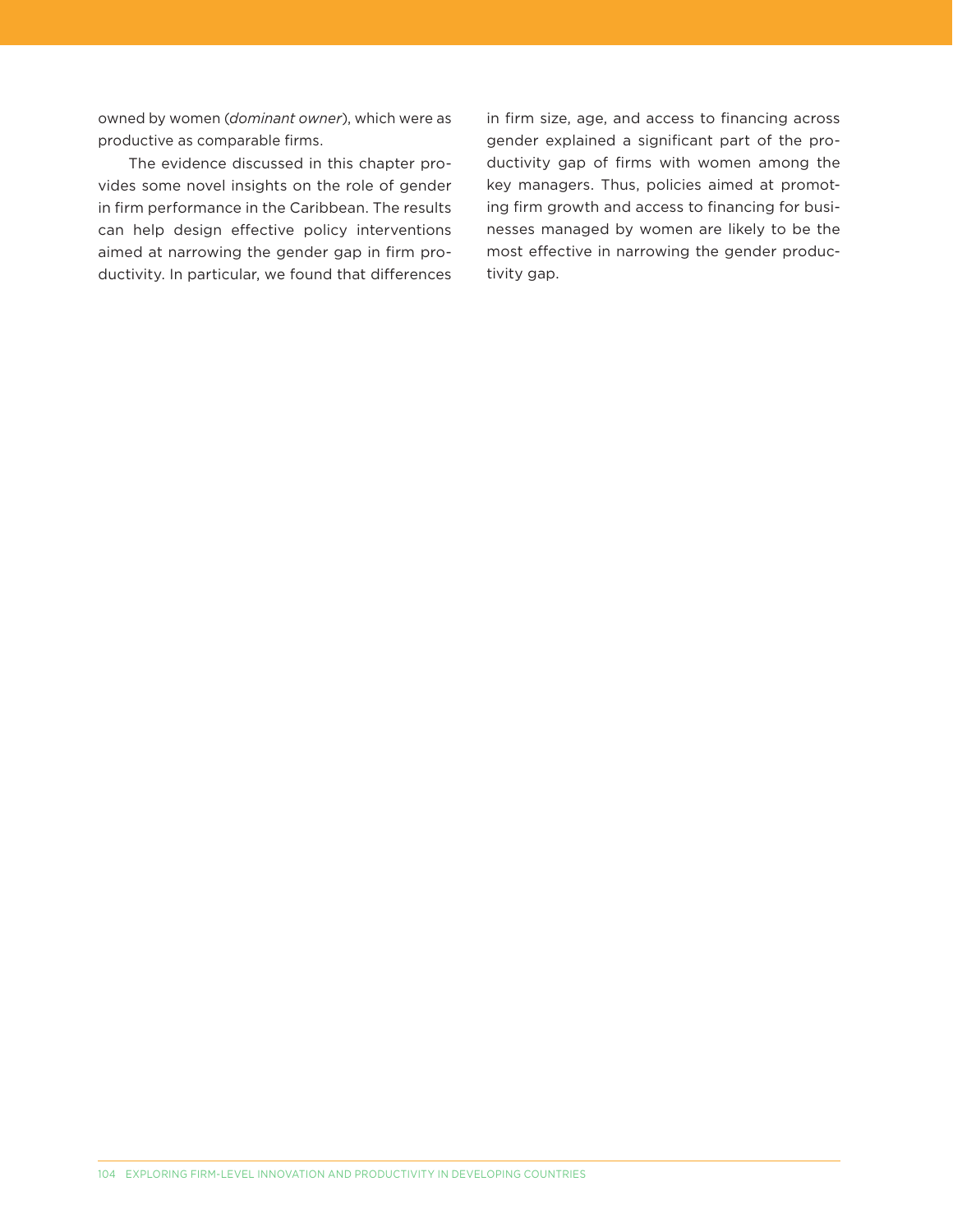### References

- Abrahams, S., L. Flabbi, and C. Piras. 2016. *Female Corporate Leadership in Latin America and the Caribbean Region: Representation and Firm-Level Outcomes*. Washington, DC: Inter-American Development Bank.
- Aterido, R., T. Beck, and L. Iacovone. 2013. "Access to Finance in Sub-Saharan Africa: Is there a Gender Gap." *World Development* 47:102–20.
- Bailey, B. 2003. "The Search for Gender Equity and Empowerment of Caribbean Women: The Role of Education." In G. Tang Nain and B. Bailey, *Gender Equity in the Caribbean: Reality or Illusion*, pp.108–45. Kingston: Ian Randle Publishers.
- Bardasi, E., S. Sabarwal, and K. Terrell. 2011. "How Do Female Entrepreneurs Perform? Evidence from Three Developing Regions." *Small Business Economics* 37(4):417–41.
- Beck, T., and A. Demirgüç-Kunt. 2006. "Small and Medium-Sized Enterprises: Access to Finance as a Growth Constraint." *Journal of Banking and Finance* 30(11):2931–43.
- Blinder, A. 1973. "Wage Discrimination: Reduced form and Structural Estimates." *Journal of Human Resources* 8:436–55.
- Bruhn, M. 2009. "Female-Owned Firms in Latin America: Characteristics, Performance, and Obstacles to Growth." Policy Research Working Paper Series. Washington, DC: The World Bank.
- Chen, J., W. Leung, and K. Evans. 2015. "Board Gender Diversity, Innovation and Firm Performance." Unpublished manuscript. Cardiff: Cardiff University.
- Croson, R., and U. Gneezy. 2009. "Gender Differences in Preferences." *Journal of Economic Literature* 47:448–74.
- Dohmen, T., A. Falk, D. Huffman, U. Sunde, J. Schupp, and G. Wagner. 2011. "Individual Risk Attitudes: Measurement, Determinants, and Behavioral Consequences." *Journal of the European Economic Association* 9(3):522–50.
- Ferdinand, C. 2001. "Jobs, Gender and Small Enterprises in the Caribbean: Lessons from Barbados, Suriname, and Trinidad and Tobago." SEED Working Paper. Geneva: International Labour Organisation.
- Flabbi, L., M. Macis, A. Moro, and F. Schivardi. 2014. "Do Female Executives Make a Difference? The Impact of Female Leadership on Gender Gaps and Firm Performance." CEPR Discussion Paper Series. London, UK: Centre for Economic Policy Research.
- Gagliarducci, S., and D. Paserman. 2015. "The Effect of Female Leadership on Establishment and Employee Outcomes: Evidence from Linked Employer-Employee Data." *Research in Labor Economics* 41:341–72.
- Grazzi, M., C. Pietrobelli, and A. Szirmai. 2015. "The Performance of Firms in Latin America and the Caribbean: Microeconomic Factors and the Role of Innovation." Working Paper Series. Maastricht: United Nations University-Maastricht Economic and Social Research Institute on Innovation and Technology (MERIT).
- Hussainy, A. (ed.), A. Coppola, E. Feyen, A. Ize, K. Kibbuka, and H. Ren. 2011. *Fin Stats 2011: A Ready-to-Use Tool to Benchmark Financial Sectors Across Countries and Over Time*. Washington, DC: The World Bank.
- ILO. 2015. "Women in Business and Management. Gaining Momentum." Global Report. Geneva: International Labour Organisation.
- Jann, B. 2008. "A Stata Implementation of the Blinder–Oaxaca Decomposition." *The Stata Journal* 8(4):453–79.
- Kanter, R. 1977. "Some Effects of Proportions on Group Life: Skewed Sex Ratios and Responses to Token Women." *American Journal of Sociology* 82(5):965–90.
- Klapper, L., and S. Parker. 2011. "Gender and the Business Environment for New Firm Creation." *The World Bank Research Observer* 26(2):237–57.
- Marques, H. 2015. "Does the Gender of Top Managers and Owners Matter for Firm Exports?" *Feminist Economics* 21(4):89–117.